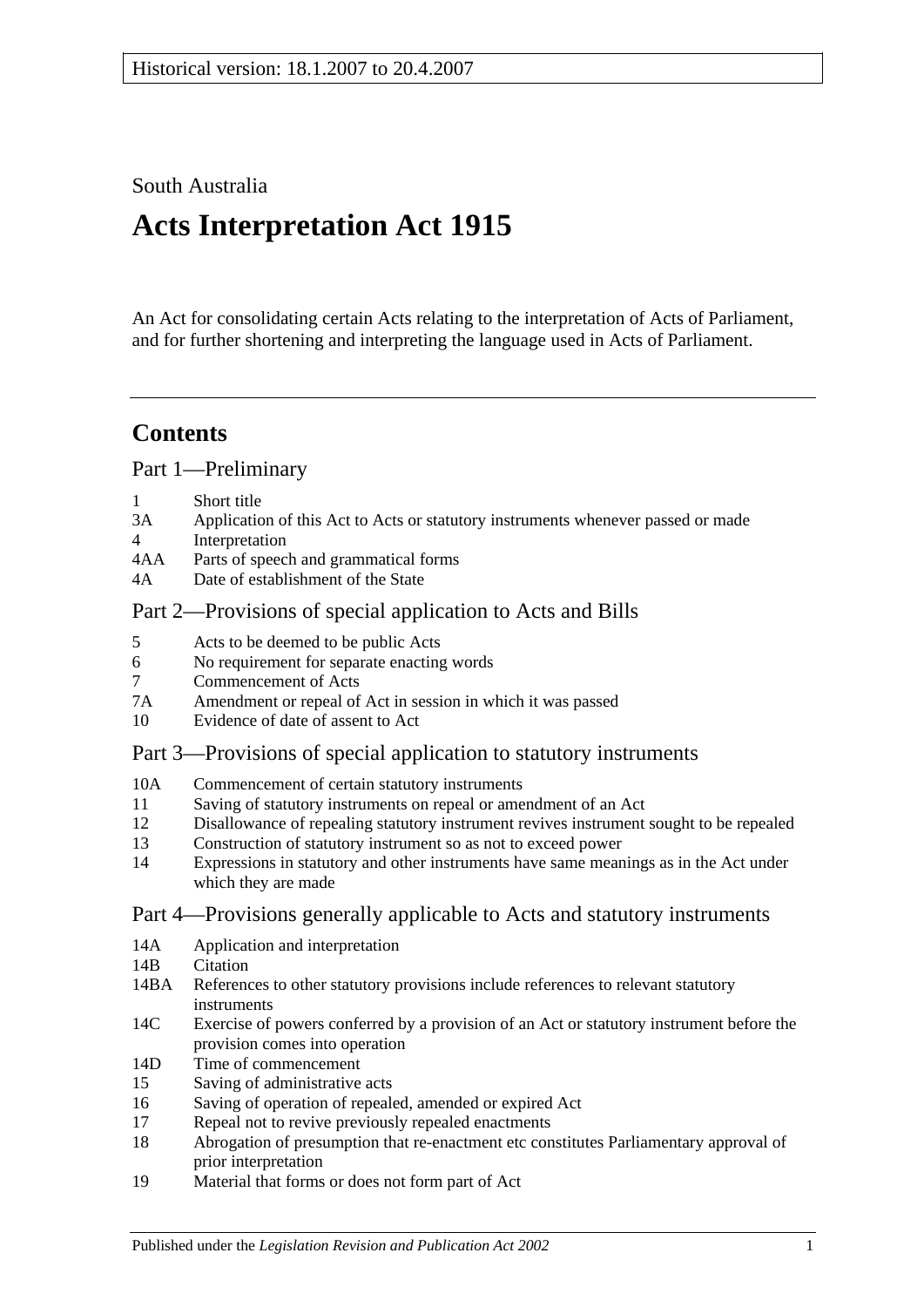- 19A [Examples](#page-12-0)
- 20 [Rules of construction to be applied in determining whether an Act binds the Crown](#page-12-1)
- 21 [Act deemed always speaking](#page-12-2)
- 22 [Construction that would promote purpose or object of an Act to be preferred](#page-13-0)
- 22A [Construction of Act so as not to exceed power of State](#page-13-1)
- 22B [Declaration of validity of laws made before Australia Acts](#page-13-2)
- 23 [Act to be done by Governor to mean by him with advice of Executive Council](#page-13-3)
- 24 [When Act or provision deemed to be substituted for another](#page-13-4)<br>25 Variation of forms
- [Variation of forms](#page-13-5)
- 26 [Words importing masculine gender and singular number to include feminine and plural](#page-14-0)
- 27 [Provisions as to limitation of time](#page-14-1)
- 27A [Sitting days](#page-14-2)
- 28 [Measurement of distances](#page-14-3)
- 28A [Standard scales for penalties and expiation fees](#page-15-0)
- 29 [Fines etc to be paid into Treasury](#page-15-1)
- 
- 30 [Penalties](#page-16-0)<br>33 Service b [Service by post](#page-16-1)
- 34 ["May" imports a discretion, "shall" is imperative](#page-16-2)
- 35 [Words applying to occupant of public office to apply to successive occupants](#page-16-3)
- 36 [Power to appoint includes power to remove etc](#page-16-4)
- 36A [Gender balance in nomination of persons for appointment to statutory bodies](#page-17-0)
- 37 [Powers may be exercised from time to time](#page-17-1)
- 37A [Manner in which certain powers and functions may be exercised by a delegate](#page-18-0)
- 39 [Variation, revocation and expiration of regulations, rules or by-laws](#page-18-1)
- 40 [Prescribing matters by reference to other instruments](#page-18-2)
- 42 [Who may proceed for recovery of penalties](#page-18-3)
- 44 [Interpretation of references to summary proceedings](#page-18-4)
- 45 [Rounding down of monetary amounts](#page-19-0)
- 50 [Offences punishable under more than one law](#page-19-1)
- 52 [Bodies corporate and signing or execution of documents](#page-19-2)

[Legislative history](#page-20-0)

#### <span id="page-1-0"></span>**The Parliament of South Australia enacts as follows:**

## **Part 1—Preliminary**

#### <span id="page-1-1"></span>**1—Short title**

This Act may be cited as the *Acts Interpretation Act 1915*.

#### <span id="page-1-2"></span>**3A—Application of this Act to Acts or statutory instruments whenever passed or made**

Subject to this Act, this Act applies to, or in relation to, an Act or statutory instrument whenever passed or made.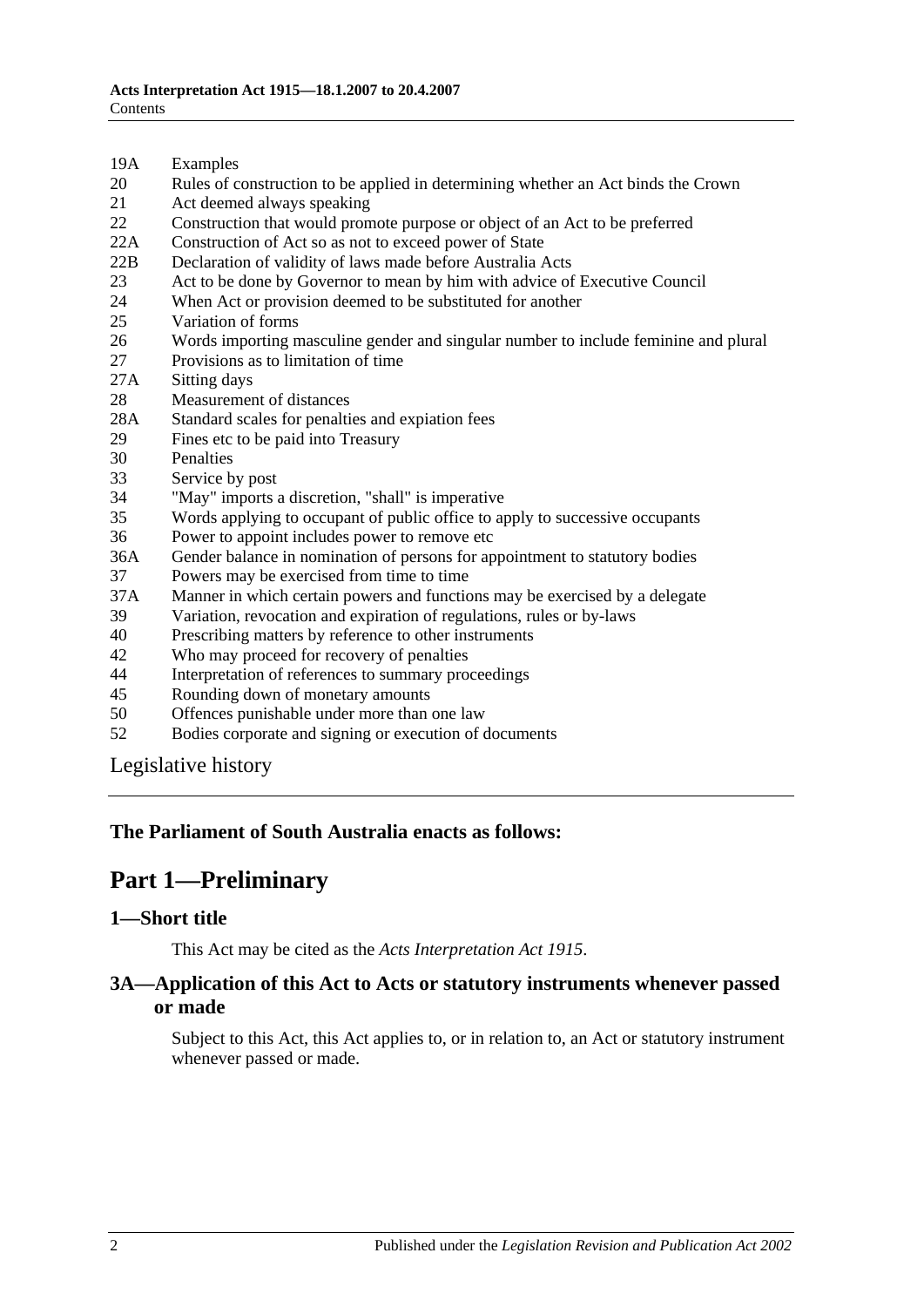#### <span id="page-2-0"></span>**4—Interpretation**

(1) In this Act and in every other Act or statutory instrument, unless the contrary intention appears—

*Act* means—

- (a) an Act of the Parliament of South Australia or an Act or ordinance of some earlier legislative authority in South Australia; or
- (b) an Act of the Imperial Parliament that has been received into the law of South Australia or applies to South Australia by paramount force;

*ADI* means an authorised deposit-taking institution within the meaning of the *Banking Act (Cwth)*;

*AS* or *Australian Standard* or *AS/NZS* or *Australian/New Zealand Standard* means a standard published by or under the authority of Standards Australia (alone or jointly with others):

*Australia Acts* means—

- (a) the *Australia Act 1986* of the Commonwealth; and
- (b) the *Australia Act 1986* of the United Kingdom;

*Australian citizen* means a person who is an Australian citizen under the provisions of the *Australian Citizenship Act 1948* of the Commonwealth;

<span id="page-2-1"></span>*bank* means an ADI that is permitted under the *Banking Act (Cwth)* to assume or use—

- (a) the word "bank", "banker" or "banking"; or
- (b) any other word (whether or not in English) that is of like import to a word referred to in [paragraph](#page-2-1) (a);

*bank cheque* or *banker's cheque* means a cheque that an ADI draws on itself;

*bank holiday* means a day that is, under the *[Holidays Act](http://www.legislation.sa.gov.au/index.aspx?action=legref&type=act&legtitle=Holidays%20Act%201910) 1910*, a bank holiday;

*Banking Act (Cwth)* means the *Banking Act 1959* of the Commonwealth, as amended from time to time and includes an Act enacted in substitution for that Act;

<span id="page-2-2"></span>*building society* means an ADI that is permitted under the *Banking Act (Cwth)* to assume or use—

- (a) the expression "building society"; or
- (b) any other expression (whether or not in English) that is of like import to the expression referred to in [paragraph](#page-2-2) (a);

*commencement*, in relation to an Act or statutory instrument, means the day or time on which the Act or statutory instrument comes into operation;

*the Commonwealth* means the Commonwealth of Australia;

<span id="page-2-3"></span>*credit union* means an ADI that is permitted under the *Banking Act (Cwth)* to assume or use—

(a) the expression "credit union"; or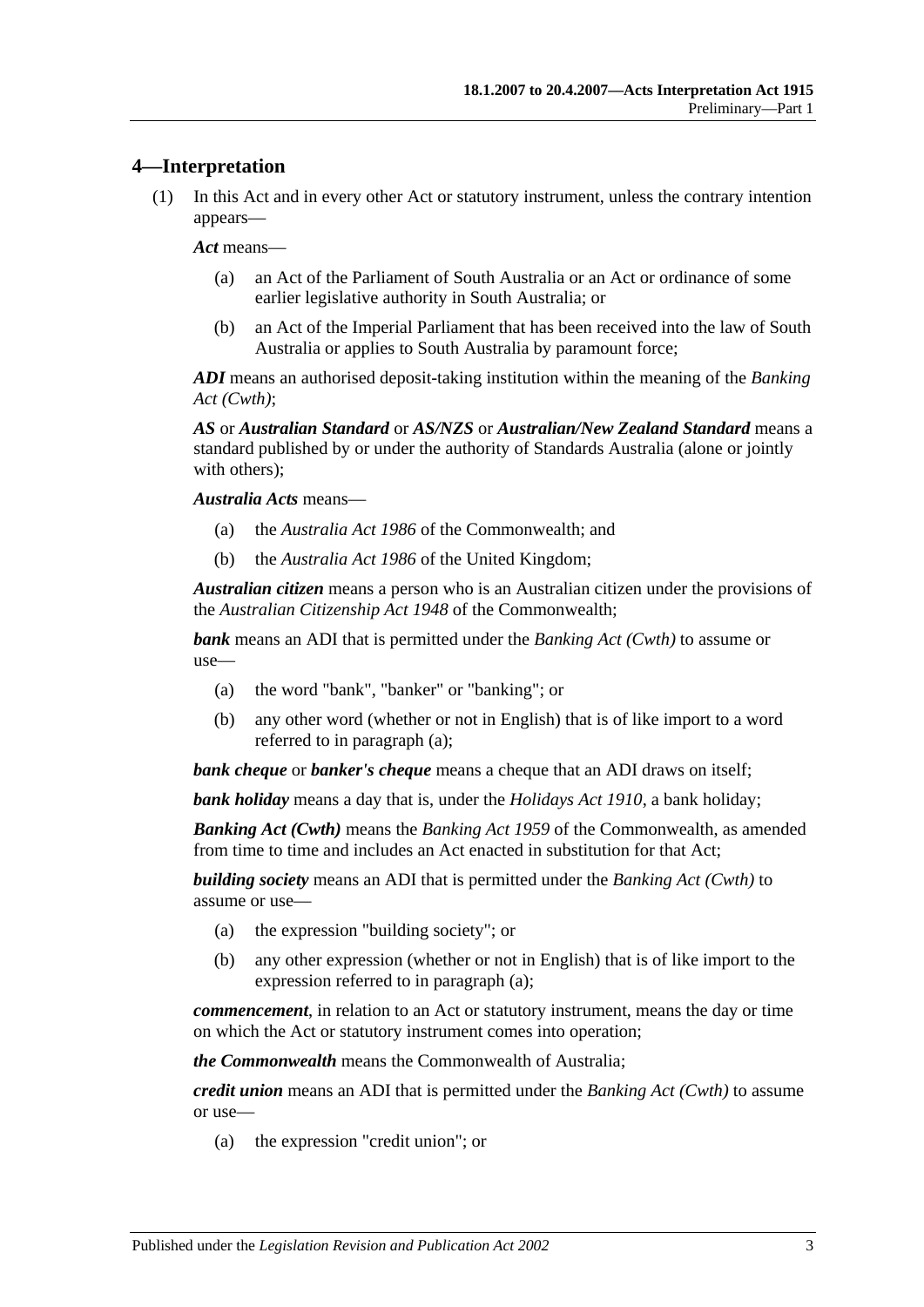(b) any expression (whether or not in English) that is of like import to the expression referred to in [paragraph](#page-2-3) (a);

*data storage device* means any article or material (for example, a disk) from which information is capable of being reproduced, with or without the aid of any other article or device;

#### *document* includes—

- (a) any paper or other material on which there is writing; and
- (b) any map, plan, drawing, graph or photograph; and
- (c) any paper or other material on which there are marks, figures, symbols or perforations having a meaning for persons qualified to interpret them; and
- (d) any article or material from which sounds, images or writings are capable of being reproduced with or without the aid of any other article or device;

*estate*, in relation to land, includes any estate or interest, easement, right, title, claim, demand, charge, lien or encumbrance in, over, to, or in respect of, the land;

*financial year* means the period of 12 months ending on the expiration of the thirtieth day of June;

*friendly society* means a body that is a friendly society for the purposes of the *Life Insurance Act 1995* of the Commonwealth as amended from time to time:

*the Gazette*, *the Government Gazette* or *the South Australian Government Gazette* means the South Australian Government Gazette (including any supplement to that gazette) printed and published, or purporting to be printed and published, by the Government Printer of the State;

*the Governor-in-Chief*, *the Governor* or *the Lieutenant-Governor* means the Governor of the State or other officer for the time being administering the Government of the State;

*His Majesty* or *Her Majesty*, *the King* or *the Queen*, or *the Crown*, means His Majesty the King, or Her Majesty the Queen, Sovereign for the time being of Australia, and includes the predecessors and the heirs and successors of the King or Oueen:

*judge* means a Judge of the Supreme Court or a District Court Judge;

*justice* means justice of the peace for the State;

*land* includes—

- (a) a building or structure affixed to land;
- (b) waters and airspace over land;
- (c) the bed of any body of waters;
- (d) subsoil and subterranean waters;

*major indictable offence* means any indictable offence classified by statute as a major indictable offence<sup>1</sup>;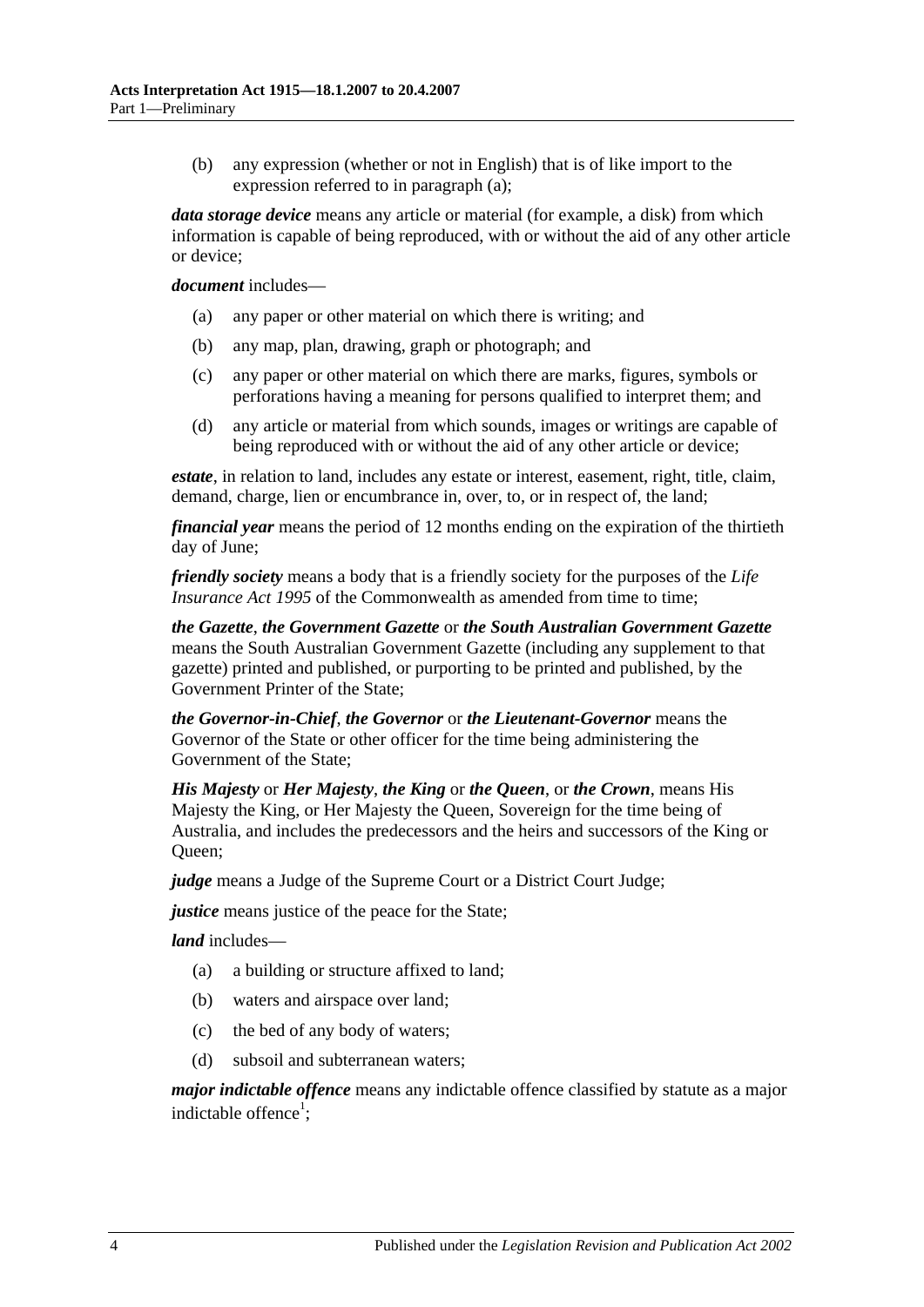*the Minister* means—

- (a) when used in an Act—the Minister of the Crown to whom the administration of the Act has been committed by the Governor, or in whom the administration of the Act is otherwise vested; and
- (b) when used in a statutory instrument—the Minister of the Crown to whom the administration of the Act under which the statutory instrument was made has been committed by the Governor, or in whom the administration of that Act is otherwise vested,

and includes a Minister of the Crown for the time being discharging the duties of that Minister or acting in the exercise of powers or functions delegated by that Minister;

*minor indictable offence* means any indictable offence classified by statute as a minor indictable offence<sup>1</sup>;

*month* means calendar month;

*oath* or *affidavit*, in all cases where persons are allowed by law to affirm or to declare instead of swearing, includes affirmation or declaration;

*Parliament* means the Parliament of the State;

*person* or *party* includes a body corporate;

*police force* means South Australia Police under the *[Police Act](http://www.legislation.sa.gov.au/index.aspx?action=legref&type=act&legtitle=Police%20Act%201998) 1998*;

*police officer* means any member of South Australia Police under the *[Police Act](http://www.legislation.sa.gov.au/index.aspx?action=legref&type=act&legtitle=Police%20Act%201998) 1998*;

*prescribed* means—

- (a) when used in an Act—prescribed by the Act or by a statutory instrument made, or to be made, under the Act; and
- (b) when used in a statutory instrument—prescribed by the Act under which the statutory instrument was made, by the statutory instrument itself or by some further statutory instrument made, or to be made, under the Act under which the statutory instrument was made;

*proclamation* means a proclamation made by the Governor and published in the Gazette;

*public holiday* means a day that is, under the *[Holidays Act](http://www.legislation.sa.gov.au/index.aspx?action=legref&type=act&legtitle=Holidays%20Act%201910) 1910*, a public holiday;

*record* includes information stored or recorded by computer or other process;

*regulation*, *rule* or *by-law* means—

- (a) when used in an Act—a regulation, rule or by-law made under the Act in which the expression is used; and
- (b) when used in a statutory instrument—a regulation, rule or by-law made under the Act under which the statutory instrument was made;

*sitting days*, in relation to either House of Parliament, means days on which the House actually sits;

*special justice* means a justice who has been appointed as a special justice;

*Standards Association of Australia* includes—

(a) Standards Australia International Limited; and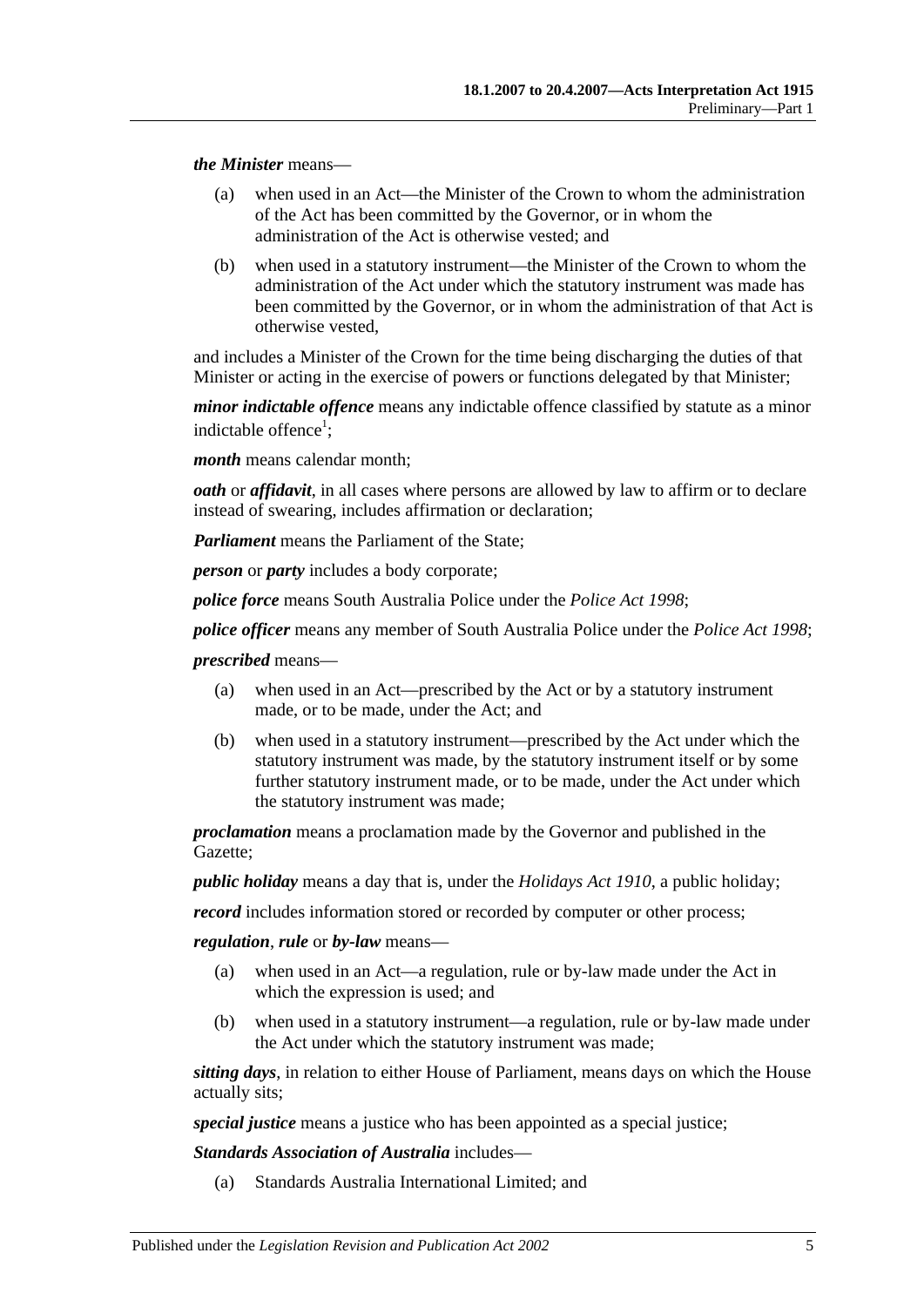(b) Standards Australia Limited (ACN 087 326 690);

#### *Standards Australia* means—

- (a) Standards Association of Australia; or
- (b) Standards Australia International Limited; or
- (c) Standards Australia Limited (ACN 087 326 690);

*the State* or *this State* means the State of South Australia;

#### *statutory declaration* means—

- (a) a declaration made under the *[Oaths Act](http://www.legislation.sa.gov.au/index.aspx?action=legref&type=act&legtitle=Oaths%20Act%201936) 1936*; or
- (b) a declaration made outside the State—
	- (i) in pursuance of a law in force in the place where the declaration is made, being a law that renders the declarant liable to a criminal penalty for a false declaration; and
	- (ii) before a person who has authority under that law to take declarations;

*statutory instrument* means—

- (a) a regulation, rule, by-law or statute made under an Act; or
- (ab) a proclamation, notice, order or other instrument made by the Governor or a Minister under an Act and published in the Gazette; or
- (b) a code or standard made, approved or adopted under an Act; or
- (c) any other instrument of a legislative character made or in force under an Act;

summary offence means any offence classified by statute as a summary offence<sup>1</sup>;

*Supreme Court* means the Supreme Court of the State;

*to swear*, in all cases where persons are allowed by law to affirm or to declare instead of swearing, includes to affirm or to declare;

*this Act*, when used in an Act, includes statutory instruments made under the Act in which the expression is used;

*United Kingdom* means the United Kingdom of Great Britain and Ireland;

*writing* includes any visible form in which words, figures, drawings or symbols may be reproduced or represented.

- (2) A reference in an Act or statutory instrument to
	- *audiotape, photograph, videotape* or other word in the form of a verb describing the capture or recording of images or sounds by an audiorecording, cinematographic, photographic or videorecording device includes, unless the contrary intention appears, a reference to the capture or recording of images or sounds by a digital device;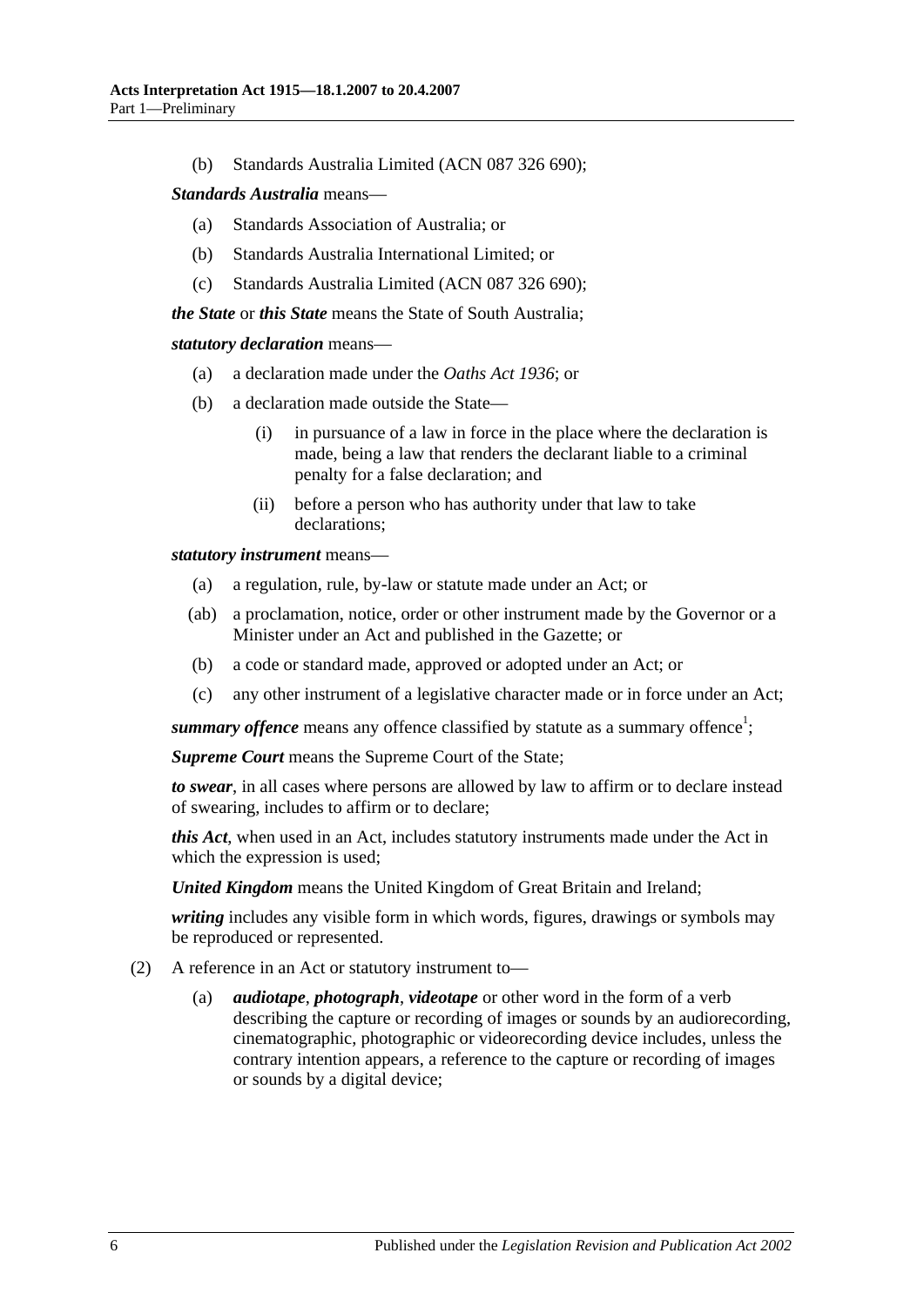- (b) an *audiotape*, *photograph*, *videotape* or other word in the form of a noun describing the item on which images or sounds captured or recorded by an audiorecording, cinematographic, photographic or videorecording device are stored or reproduced includes, unless the contrary intention appears, a reference to a digital data storage device;
- (c) a *book*, *paper*, *plan* or other word in the form of a noun describing an item on which there is writing includes, unless the contrary intention appears, a reference to a digital data storage device.

#### **Note—**

1 For the classification of offences, the reader should refer to section 5 of the *[Summary](http://www.legislation.sa.gov.au/index.aspx?action=legref&type=act&legtitle=Summary%20Procedure%20Act%201921)  [Procedure Act](http://www.legislation.sa.gov.au/index.aspx?action=legref&type=act&legtitle=Summary%20Procedure%20Act%201921) 1921*. However, it should be noted that the principles set out in that section for differentiating major indictable, minor indictable and summary offences may be subject to some special exception made by the Act under which the offence in question is created.

#### <span id="page-6-0"></span>**4AA—Parts of speech and grammatical forms**

If an Act defines a word or phrase, other parts of speech and grammatical forms of the word or phrase have, unless the contrary intention appears, corresponding meanings.

#### <span id="page-6-1"></span>**4A—Date of establishment of the State**

For the purposes of the law of the State, the State will be taken to have been established on the twenty-eighth day of December, 1836.

## <span id="page-6-2"></span>**Part 2—Provisions of special application to Acts and Bills**

#### <span id="page-6-3"></span>**5—Acts to be deemed to be public Acts**

Every Act passed after the first day of January, 1873, will be taken to be a public Act.

#### <span id="page-6-4"></span>**6—No requirement for separate enacting words**

There is no requirement for a section or other portion of an Act to have separate enacting words in order to have effect as a substantive enactment.

#### <span id="page-6-6"></span><span id="page-6-5"></span>**7—Commencement of Acts**

- (1) An Act that contains no provision fixing the date of its commencement, or providing for the fixing of that date, comes into operation on the day on which it is assented to by, or on behalf of, the Crown.
- (2) Where a Bill is reserved for the signification of Her Majesty's assent, the Bill will be taken, for the purposes of [subsection](#page-6-6) (1), to have been assented to on the day on which the assent is notified by proclamation in the State.
- <span id="page-6-7"></span>(3) Where an Act provides that the Act or provisions of the Act will come into operation on a day to be fixed by proclamation, then, unless the contrary intention appears, the Governor may by proclamation—
	- (a) fix a day or time for the Act or provisions to come into operation;
	- (b) fix different days or times for different provisions of the Act to come into operation;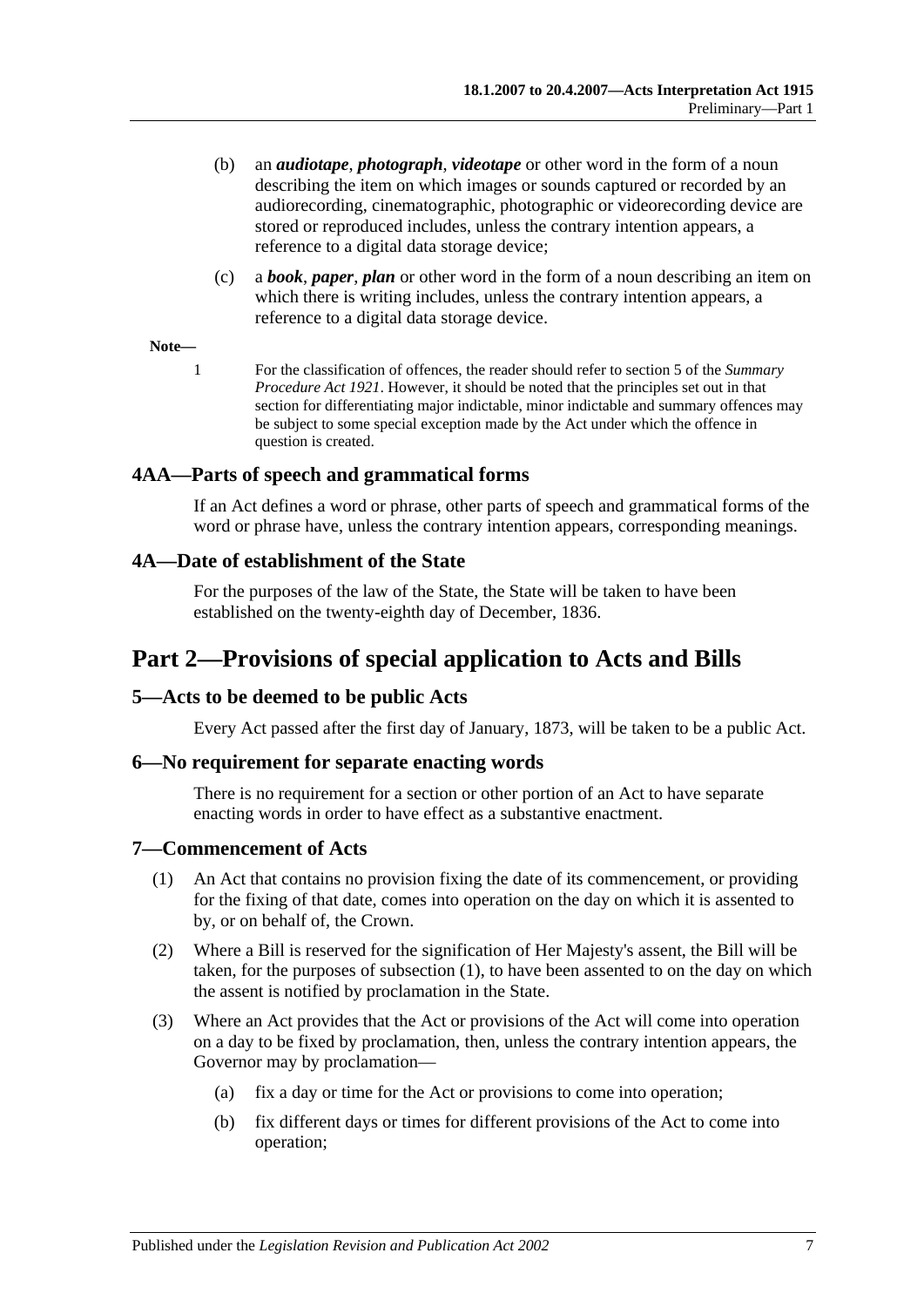- (c) suspend the operation of specified provisions of the Act until a day or time or days or times to be fixed by subsequent proclamation or proclamations.
- (4) For the purposes of [subsection](#page-6-7) (3), a reference to a provision of an Act extends to—
	- (a) a part of a provision;
	- (b) a provision to be inserted into another Act by the Act.
- (4a) The Governor may, by subsequent proclamation made before the date fixed by proclamation under [subsection](#page-6-7) (3) for an Act or provision to come into operation, vary the proclamation so as to delay commencement of the Act or provision.
- (5) An Act or a provision of an Act passed after the commencement of this subsection that is to be brought into operation by proclamation will be taken to come into operation on the second anniversary of the date on which the Act was assented to by, or on behalf of, the Crown unless brought into operation before that second anniversary.

#### <span id="page-7-0"></span>**7A—Amendment or repeal of Act in session in which it was passed**

An Act may be amended or repealed in the session of Parliament in which it was passed.

#### <span id="page-7-1"></span>**10—Evidence of date of assent to Act**

The date appearing on a copy of an Act printed, or purporting to be printed, by the Government Printer, as the date on which the Governor assented to the Act or made known Her Majesty's assent to the Act is evidence that the date is the date on which the Governor so assented, or made known Her Majesty's assent, and will be judicially noticed accordingly.

## <span id="page-7-2"></span>**Part 3—Provisions of special application to statutory instruments**

#### <span id="page-7-3"></span>**10A—Commencement of certain statutory instruments**

- (1) A statutory instrument (other than a regulation, rule or by-law made under an Act)—
	- (a) may come into operation at a date or time specified in the instrument; but
	- (b) may not come into operation earlier than the date on which it is made, approved or adopted unless that earlier operation is authorised by the Act under which the instrument is made, approved or adopted.
- (2) A statutory instrument (other than a regulation, rule or by-law made under an Act) that contains no provision fixing the date or time of its commencement comes into operation on the day on which it is made, approved or adopted.

#### <span id="page-7-4"></span>**11—Saving of statutory instruments on repeal or amendment of an Act**

Where—

- (a) a statutory or other instrument is in force under an Act; and
- (b) the Act, or the provision of the Act under which the instrument was made, is repealed by a subsequent Act which contains or provides the power to make instruments to the same or similar effect,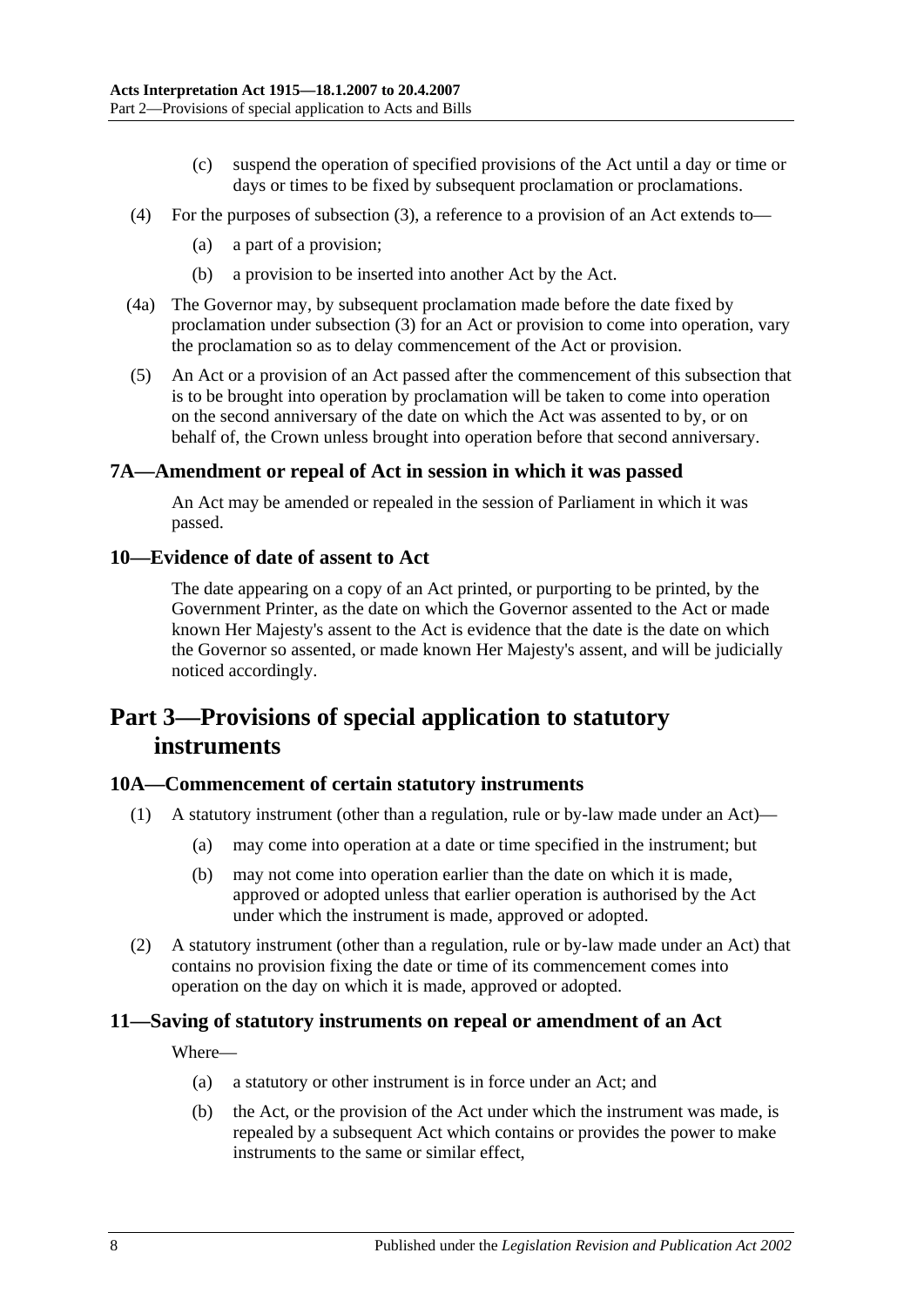the instrument will, subject to the provisions of the subsequent Act, remain in force as if the subsequent Act had been in force when the instrument was made and the instrument had then been made in pursuance of that Act.

## <span id="page-8-0"></span>**12—Disallowance of repealing statutory instrument revives instrument sought to be repealed**

Where a statutory instrument that revokes another statutory instrument, or part of another statutory instrument, is disallowed pursuant to any Act, the statutory instrument or part sought to be revoked revives.

#### <span id="page-8-1"></span>**13—Construction of statutory instrument so as not to exceed power**

A statutory or other instrument made pursuant to a power conferred by or under an Act will be read and construed so as not to exceed that power, so that, where a provision of the instrument, or the application of a provision of the instrument to any person or circumstances, is in excess of that power, the remainder of the instrument, or the application of the provision to other persons and circumstances, is not affected.

## <span id="page-8-2"></span>**14—Expressions in statutory and other instruments have same meanings as in the Act under which they are made**

An expression used in a statutory instrument or other instrument made under an Act has, unless the contrary intention appears, the same meaning as in the Act under which the instrument was made, and, where that Act is amended after the instrument is made, or is repealed and substituted by a subsequent Act for the purposes of which the statutory or other instrument continues in force, the same meaning as in the amended or substituted Act.

## <span id="page-8-3"></span>**Part 4—Provisions generally applicable to Acts and statutory instruments**

## <span id="page-8-4"></span>**14A—Application and interpretation**

- (1) The provisions of this Part apply both to Acts and statutory instruments.
- (2) For the purposes of the application of this Part to statutory instruments—
	- (a) a reference to an Act or an enactment extends to a statutory instrument; and
	- (b) a reference to the passing of an Act extends to the making of a statutory instrument; and
	- (c) a reference to the repeal of an Act extends to the revocation of a statutory instrument; and
	- (d) a reference in [section](#page-10-2) 16 to the repeal of an Act extends to the disallowance of a statutory instrument.
- (3) In this Part, a reference to a section extends to a clause of an Act and a regulation, rule and by-law and a clause of a statutory instrument.

## <span id="page-8-5"></span>**14B—Citation**

- (1) An Act, whether passed before or after the commencement of this Act, may be cited—
	- (a) by its short title; or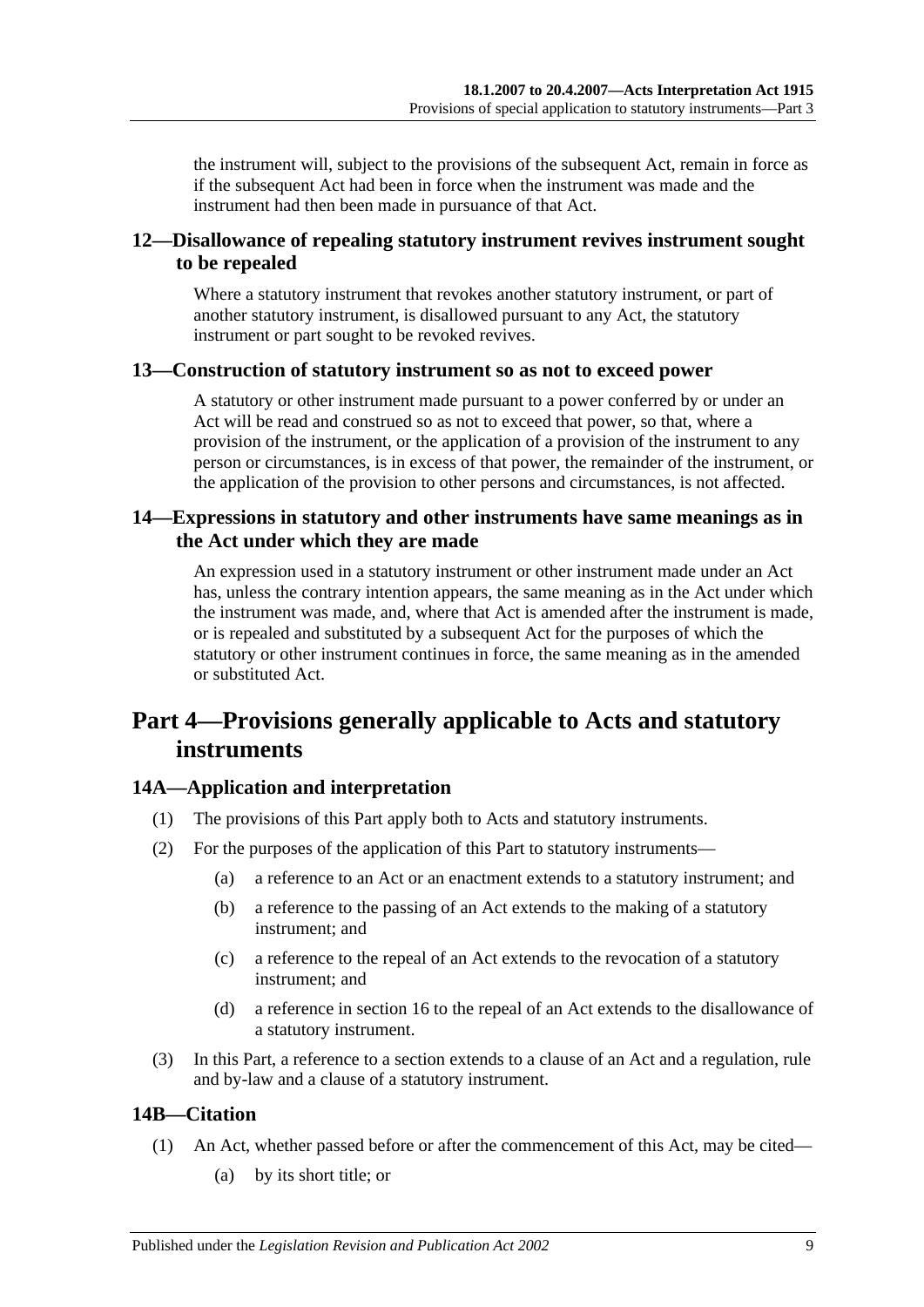- (b) by its short title abbreviated by omitting reference to any year except the year in which it was passed.
- (3) A reference in an Act to some other Act, or a Part or provision of some other Act, (whether an Act of this State or of the Commonwealth or a place outside this State) will, unless the contrary intention appears, be construed—
	- (a) as a reference to that other Act, Part or provision as amended from time to time; and
	- (b) where the Act, Part or provision is substituted—
		- (i) by a subsequent Act—as a reference to that subsequent Act; or
		- (ii) by a subsequent Part of an Act—as a reference to that subsequent Part; or
		- (iii) by a subsequent provision of an Act—as a reference to that subsequent provision.
- (4) An Act of the Commonwealth or of a place outside this State, whether passed before or after the commencement of this Act, may, for the purposes of the law of this State, be cited by any method authorised by, or commonly used in, the statutes of the Commonwealth or that place.
- (5) Nothing in this section renders unlawful or ineffective any citation or reference that is not made in a manner authorised by this section.

#### <span id="page-9-0"></span>**14BA—References to other statutory provisions include references to relevant statutory instruments**

- (1) A reference in an Act to some other Act (whether an Act of this State or of the Commonwealth or a place outside this State) includes, unless the contrary intention appears, reference to statutory instruments made or in force under that other Act.
- (2) A reference in an Act to a Part or provision of that Act or some other Act (whether an Act of this State or of the Commonwealth or a place outside this State) includes, unless the contrary intention appears—
	- (a) reference to statutory instruments made or in force under that Part or provision; and
	- (b) reference to statutory instruments made or in force under some other Part or provision of that Act or other Act insofar as the statutory instruments are connected to that Part or provision.

## <span id="page-9-1"></span>**14C—Exercise of powers conferred by a provision of an Act or statutory instrument before the provision comes into operation**

- <span id="page-9-2"></span>(1) Where—
	- (a) a provision of an Act that has passed is not yet in operation; and
	- (b) it is expedient that a power expressed to be conferred by the provision be exercised before it comes into operation,

the power may be so exercised before the provision comes into operation.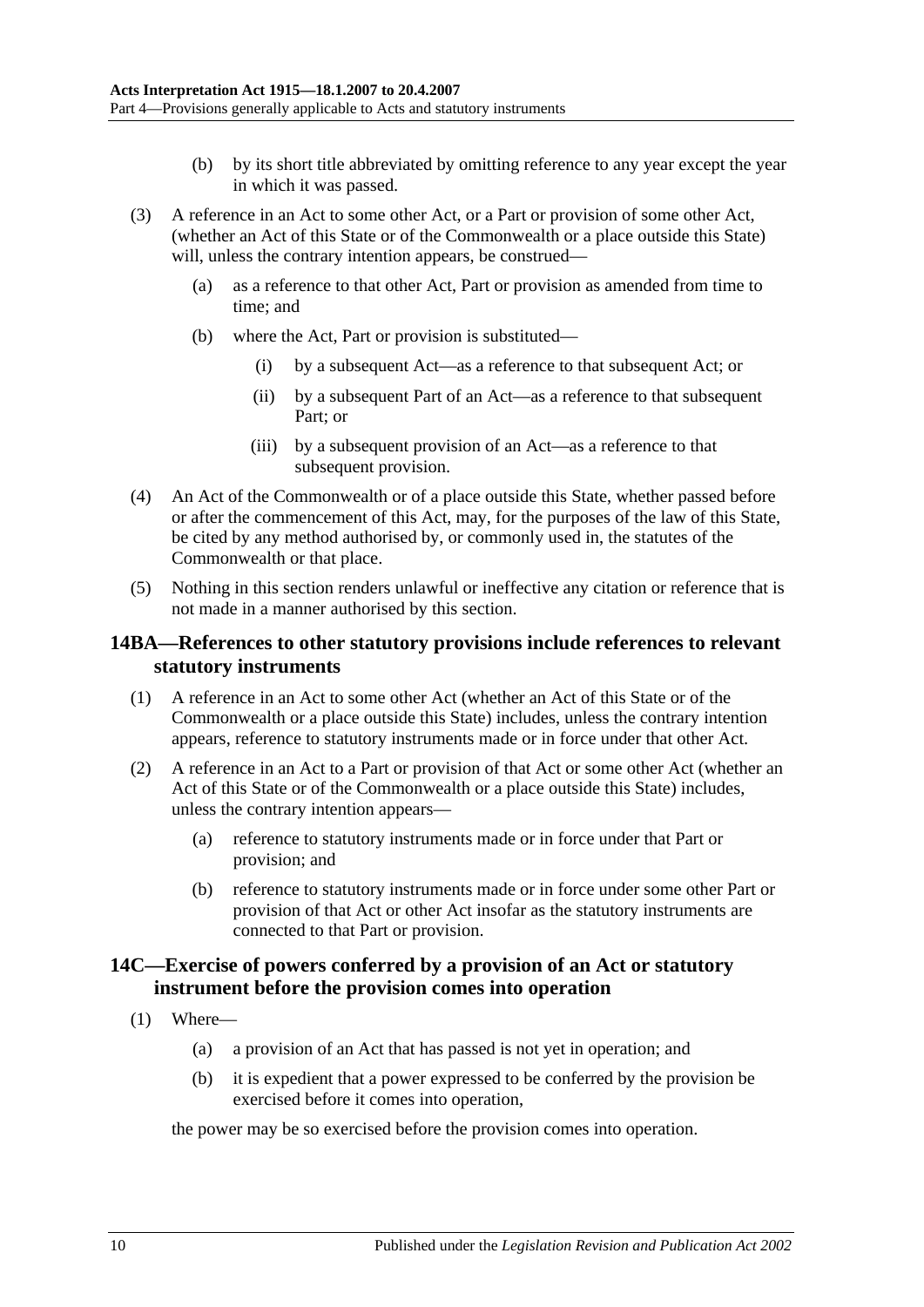- (2) Subject to [subsection](#page-10-3) (3), anything created, granted, issued, done or made under or pursuant to a provision by virtue of [subsection](#page-9-2) (1) will take effect when the provision comes into operation and not before.
- <span id="page-10-3"></span>(3) The appointment of a person to a position pursuant to [subsection](#page-9-2) (1) takes effect at the time of appointment but any power exercised by that person pursuant to [subsection](#page-9-2) (1) does not take effect until the relevant provision comes into operation.

### <span id="page-10-0"></span>**14D—Time of commencement**

Where an Act, or part of an Act, comes into operation on a particular day, it will be taken to have come into operation as from 12 o'clock midnight of the preceding day.

#### <span id="page-10-1"></span>**15—Saving of administrative acts**

Where an Act is repealed and the repealing Act contains provisions substantially corresponding to provisions of the repealed Act, then, unless the contrary intention appears, any administrative act done in pursuance of the repealed provisions (not being an administrative act the effect of which was exhausted at the time of the repeal) will, insofar as is not inconsistent with the repealing Act, be regarded as an administrative act done for the purposes of the corresponding provisions of the repealing Act.

## <span id="page-10-2"></span>**16—Saving of operation of repealed, amended or expired Act**

- (1) Where an Act is repealed or amended, or where an Act or enactment expires, then, unless the contrary intention appears, the repeal, amendment or expiry does not—
	- (a) revive anything not in force or existing at the time the repeal, amendment or expiry takes effect; or
	- (b) affect the operation of the repealed, amended or expired Act or enactment, or alter the effect of the doing, suffering or omission of anything, prior to the repeal, amendment or expiry; or
	- (c) affect any right, interest, title, power or privilege created, acquired, accrued, established or exercisable, or any status or capacity existing, prior to the repeal, amendment or expiry; or
	- (d) affect any duty, obligation, liability or burden of proof imposed, created or incurred, or any penalty, forfeiture or punishment incurred or imposed or liable to be incurred or imposed, prior to the repeal, amendment or expiry; or
	- (e) affect any investigation, legal proceedings or remedy in respect of any such right, interest, title, power, privilege, status, capacity, duty, obligation, liability, burden of proof, penalty, forfeiture or punishment.
- (2) Any such investigation, legal proceedings or remedy may be instituted, continued or enforced, and any such penalty, forfeiture or punishment may be imposed and enforced, as if the repeal or amendment had not been effected or as if the expired Act or enactment had not expired (as the case may be).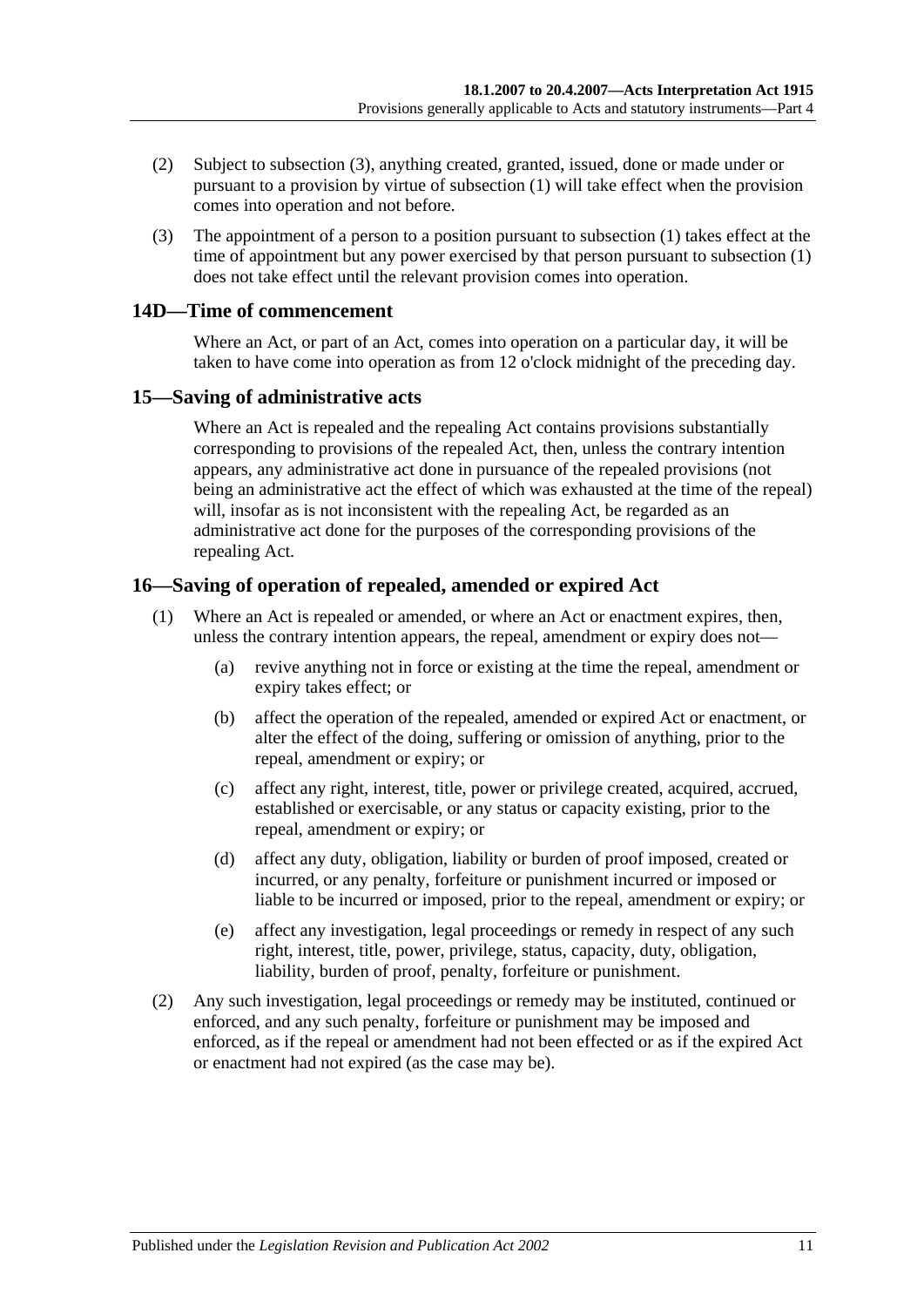- (2a) Where any office, court, tribunal or body would, apart from this section, cease to exist by reason of the repeal, amendment or expiry, then, for the purpose of instituting, continuing or enforcing any such investigation, legal proceeding or remedy, the office, court, tribunal, or body continues in existence (and, if necessary, new appointments may be made to it) as if the repeal or amendment had not been effected, or as if the expired Act or enactment had not expired (as the case may be).
- (3) Any Act or enactment will, notwithstanding its repeal, amendment or expiry, continue in force for the purposes of continuing and completing any act, matter or thing commenced or in progress under that Act or enactment, if there is no substituted Act or enactment adapted to its continuance and completion.
- (4) In this section—

*legal proceeding* includes any proceeding pursuant to an Act, enactment or law whether of a judicial or administrative nature.

#### <span id="page-11-0"></span>**17—Repeal not to revive previously repealed enactments**

Where a repealing enactment is repealed by an Act, there is no revival of any Act or enactment previously repealed unless the contrary intention is expressed.

## <span id="page-11-1"></span>**18—Abrogation of presumption that re-enactment etc constitutes Parliamentary approval of prior interpretation**

The enactment or re-enactment of a provision that has been construed in a particular manner (judicially or otherwise) in this State or elsewhere creates no presumption that Parliament has sanctioned or approved that construction.

#### <span id="page-11-2"></span>**19—Material that forms or does not form part of Act**

- (1) The following form part of an Act, subject to any express provision to the contrary:
	- (a) preambles, schedules, dictionaries and appendices (including their headings);
	- (b) chapter headings, part headings, division headings and subdivision headings;
	- (c) examples, qualifications, exceptions, tables, diagrams, maps and other illustrations (including their headings), except where they form part of a note that does not form part of the Act;
	- (d) punctuation.
- (2) The following do not form part of an Act, subject to any express provision to the contrary:
	- (a) section headings;
	- (b) notes (including their headings);
	- (c) lists of contents.
- (3) In this section—

*appendix* does not include an appendix containing legislative history notes;

*note* means—

- (a) a marginal note; or
- (b) a footnote (whether at the foot of a page or a section or a heading); or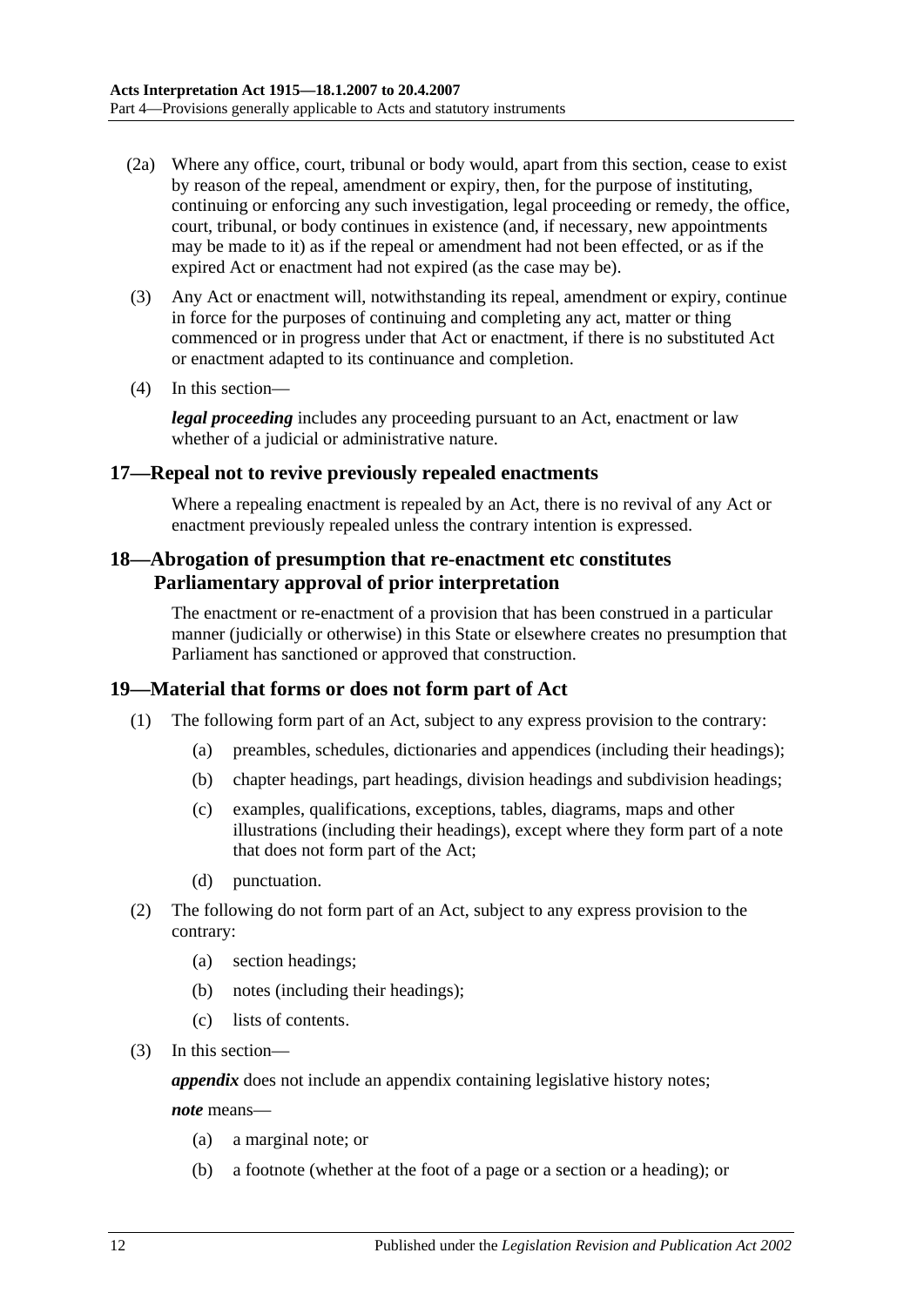(c) any text designated as a note;

*section* has the meaning assigned by [section](#page-8-4) 14A and includes a portion of a section.

#### <span id="page-12-0"></span>**19A—Examples**

If an example forms part of an Act, the example—

- (a) is not exhaustive; and
- (b) may extend, but does not limit, the meaning of the Act or the provision to which it relates.

#### <span id="page-12-1"></span>**20—Rules of construction to be applied in determining whether an Act binds the Crown**

- (1) Subject to [subsection](#page-12-3) (2), an Act passed after 20 June 1990 will, unless the contrary intention appears (either expressly or by implication), be taken to bind the Crown, but not so as to impose any criminal liability on the Crown.
- <span id="page-12-3"></span>(2) Where an Act passed after 20 June 1990 amends an Act passed before that date, the question whether the amendment binds the Crown will be determined in accordance with principles applicable to the interpretation of Acts passed before 20 June 1990.
- (3) Where an Act or a provision of an Act (whether passed before or after 20 June 1990) binds the Crown but not so as to impose any criminal liability on the Crown, the Crown's immunity from criminal liability extends (unless the contrary intention is expressed) to an agent of the Crown in respect of an act within the scope of the agent's obligations.
- (4) Where an Act or a provision of an Act (whether passed before or after 20 June 1990) does not bind the Crown, the Crown's immunity extends (unless the contrary intention is expressed) to an agent of the Crown in respect of an act within the scope of the agent's obligations.
- (5) For the purposes of this section—
	- (a) a reference to the Crown extends not only to the Crown in right of this State but also (so far as the legislative power of the State permits) to the Crown in any other capacity;
	- (b) a reference to an agent of the Crown extends to an instrumentality, officer or employee of the Crown or a contractor or other person who carries out functions on behalf of the Crown;
	- (c) an agent acts within the scope of the agent's obligations if the act is reasonably required for carrying out of obligations or functions imposed on, or assigned to, the agent.

#### <span id="page-12-2"></span>**21—Act deemed always speaking**

Every Act will be considered as speaking at all times, and every enactment, whether expressed in the present or the future tense, will be applied to the circumstances as they arise, so that effect may be given to each Act and every provision according to its spirit, true intent and meaning.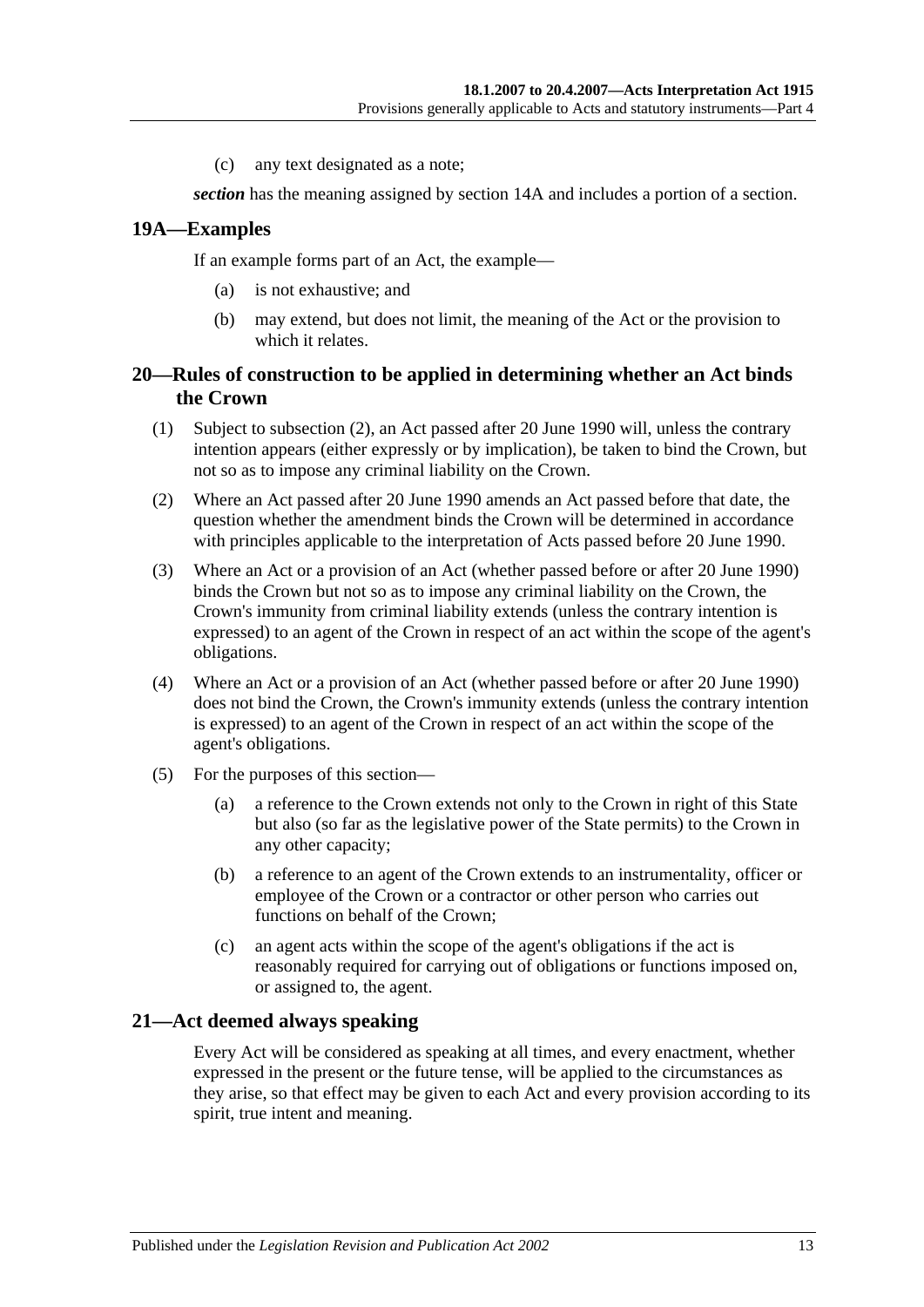## <span id="page-13-0"></span>**22—Construction that would promote purpose or object of an Act to be preferred**

- (1) Subject to [subsection](#page-13-6) (2), where a provision of an Act is reasonably open to more than one construction, a construction that would promote the purpose or object of the Act (whether or not that purpose or object is expressly stated in the Act) must be preferred to a construction that would not promote that purpose or object.
- <span id="page-13-6"></span>(2) This section does not operate to create or extend any criminal liability.

#### <span id="page-13-1"></span>**22A—Construction of Act so as not to exceed power of State**

- (1) Every Act and every provision of an Act will be construed so as not to exceed the legislative power of the State.
- (2) Any Act or provision of an Act which, but for this section, would exceed the power of the State, is nevertheless a valid enactment to the extent to which it does not exceed that power.

#### <span id="page-13-2"></span>**22B—Declaration of validity of laws made before Australia Acts**

Each provision of an Act or statutory instrument enacted or made, or purporting to have been enacted or made, before the commencement of the Australia Acts is as valid as it would have been, and has the same effect as it would have had, if the Australia Acts had been in operation at the time of its enactment or making or purported enactment or making.

## <span id="page-13-3"></span>**23—Act to be done by Governor to mean by him with advice of Executive Council**

Where in any Act passed after the first day of January, 1873, the Governor is authorised or required to do any act, matter or thing, it will be taken to mean that the act, matter or thing may or must be done by the Governor with the advice and consent of the Executive Council.

#### <span id="page-13-4"></span>**24—When Act or provision deemed to be substituted for another**

For the purposes of this Act and of any other Act, a later Act will be taken to be substituted for an earlier Act, or a provision of a later Act will be taken to be substituted for a provision of an earlier Act, when the earlier Act or provision is repealed or superseded and the later Act deals with the same matter as the Act or provision so repealed or superseded, whether it deals with the matter in the same or some other manner, and whether it deals only with the matter or with other matters also.

#### <span id="page-13-5"></span>**25—Variation of forms**

Whenever forms are prescribed or approved under any Act, forms to the same effect are sufficient provided that deviations from the prescribed or approved forms are not calculated to mislead.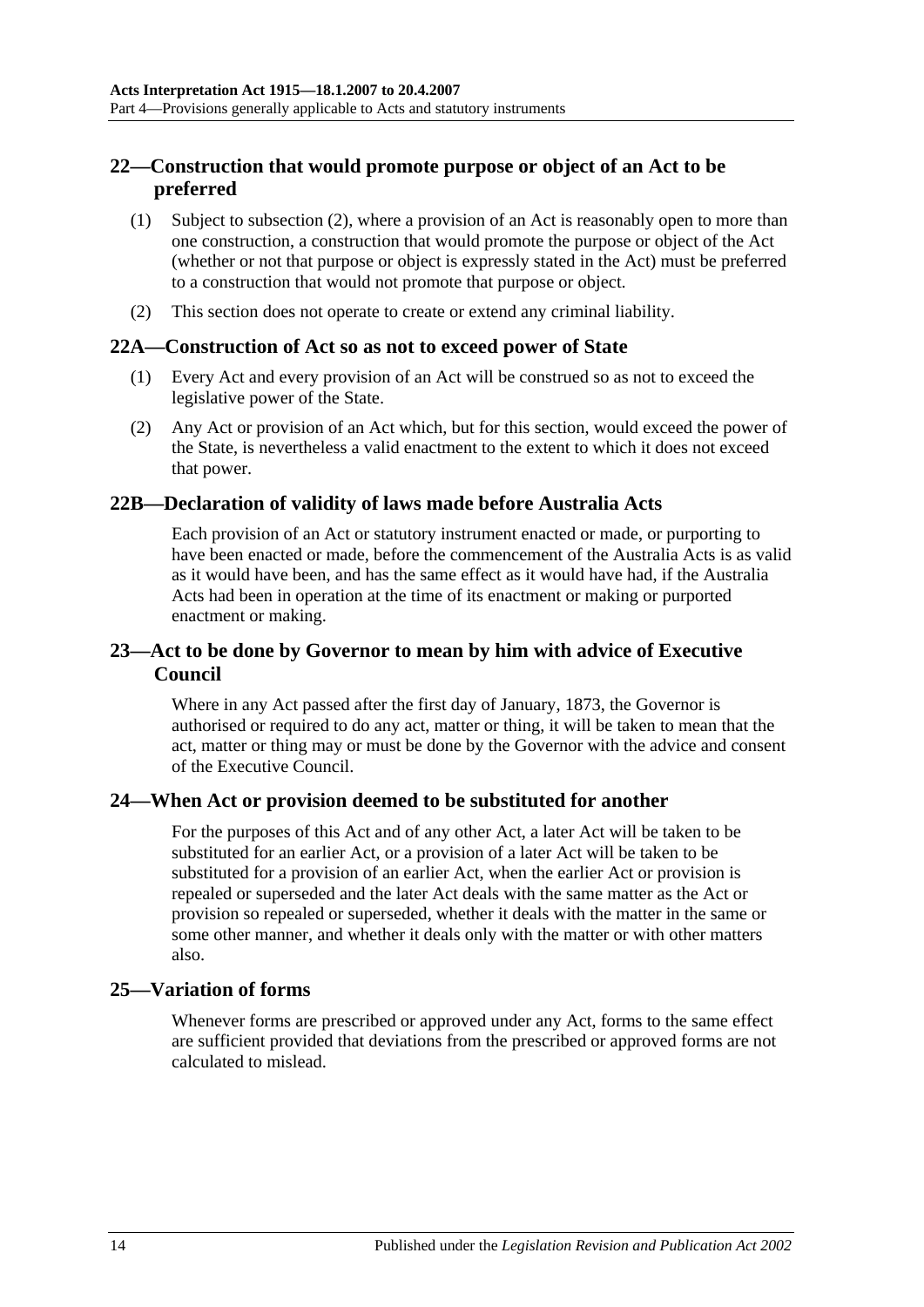## <span id="page-14-0"></span>**26—Words importing masculine gender and singular number to include feminine and plural**

#### In every Act—

- (a) every word of the masculine gender will be construed as including the feminine gender;
- (ab) every word of the feminine gender will be construed as including the masculine gender;
- (b) every word in the singular number will be construed as including the plural number;
- (c) every word in the plural number will be construed as including the singular number;
- (d) every word in either of those genders or numbers will be construed as including a body corporate as well as an individual;
- (e) every phrase consisting of a masculine pronoun and a feminine pronoun joined by the conjunction "or" will, if the antecedent is capable of referring to a body corporate, be construed as applicable to a body corporate as well as a natural person.

#### <span id="page-14-1"></span>**27—Provisions as to limitation of time**

- (1) The time prescribed or allowed by any Act for any proceeding, or for the doing of any thing, or for suffering any thing, will be taken not to include the day of the act or event from or after which the time is to be calculated, but to include the day on which the proceeding is to be taken or the thing is to be done or suffered.
- (2) If the time so prescribed or allowed falls or expires on a Saturday or Sunday, or on any public holiday, the time will be extended so as to fall or expire on the day next following the Saturday, Sunday or public holiday that is not itself a Saturday, Sunday or public holiday.
- (3) Where no time is prescribed or allowed within which any thing must be done, the thing must be done with all convenient speed and as often as the prescribed occasion arises.

#### <span id="page-14-2"></span>**27A—Sitting days**

A reference in an Act to a number of sitting days of a House of Parliament is, unless the contrary intention appears, a reference to the number of those days regardless of whether the days or some of the days occur in different sessions of Parliament or in different Parliaments.

#### <span id="page-14-3"></span>**28—Measurement of distances**

In the measurement of distance for the purposes of an Act, the distance will, unless the contrary intention appears, be measured in a straight line on a horizontal plane.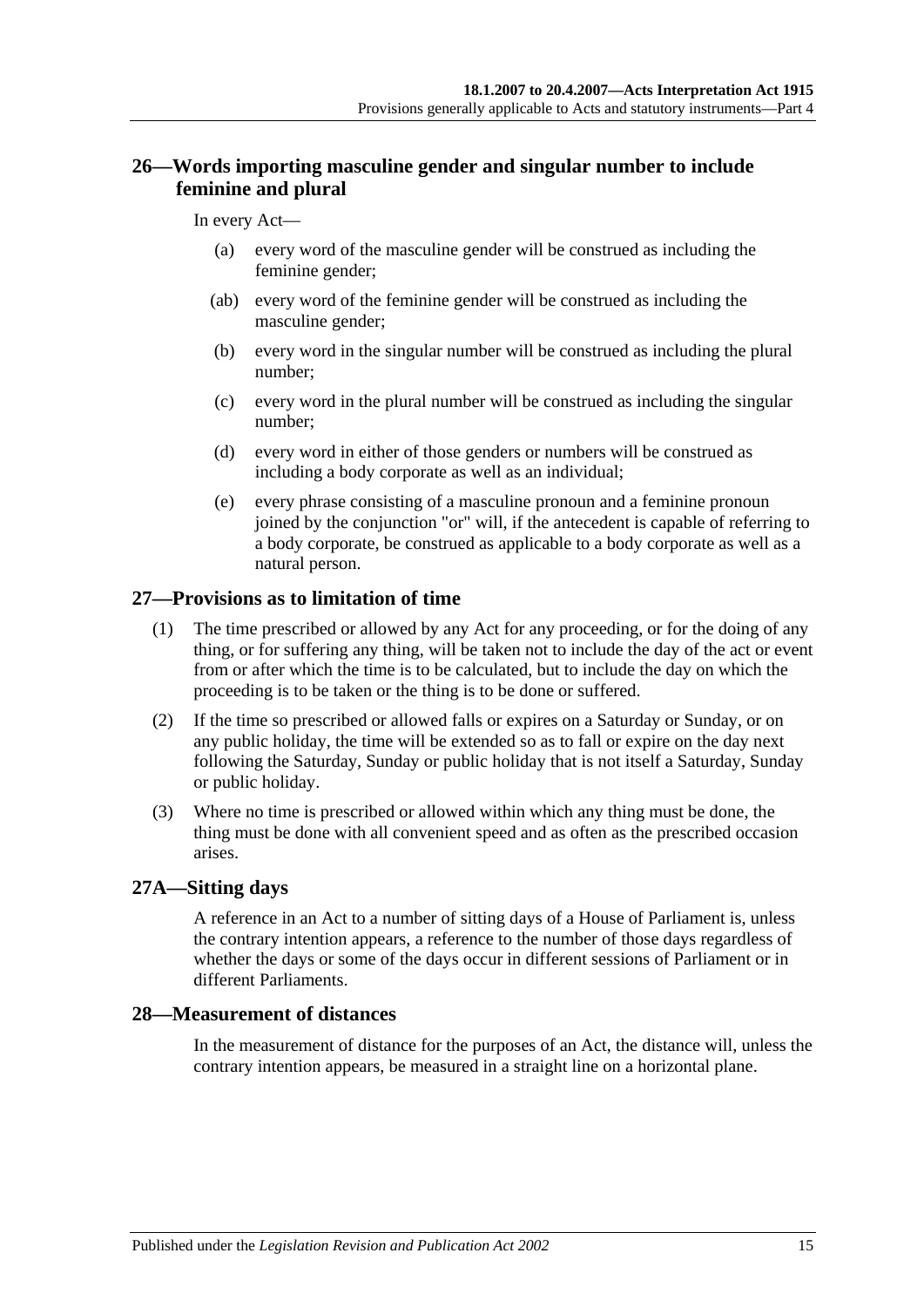## <span id="page-15-0"></span>**28A—Standard scales for penalties and expiation fees**

Unless a contrary intention is indicated in an Act in which an expression in the left hand column below appears, that expression has the meaning appearing opposite it in the right hand column:

| Division 1 imprisonment | a term of imprisonment not exceeding 15 years |
|-------------------------|-----------------------------------------------|
| Division 1 fine         | a fine not exceeding \$60 000                 |
| Division 2 imprisonment | a term of imprisonment not exceeding 10 years |
| Division 2 fine         | a fine not exceeding \$40 000                 |
| Division 3 imprisonment | a term of imprisonment not exceeding 7 years  |
| Division 3 fine         | a fine not exceeding \$30 000                 |
| Division 4 imprisonment | a term of imprisonment not exceeding 4 years  |
| Division 4 fine         | a fine not exceeding \$15 000                 |
| Division 5 imprisonment | a term of imprisonment not exceeding 2 years  |
| Division 5 fine         | a fine not exceeding \$8 000                  |
| Division 6 imprisonment | a term of imprisonment not exceeding 1 year   |
| Division 6 fine         | a fine not exceeding \$4 000                  |
| Division 6 fee          | an expiation fee of \$300                     |
| Division 7 imprisonment | a term of imprisonment not exceeding 6 months |
| Division 7 fine         | a fine not exceeding \$2 000                  |
| Division 7 fee          | an expiation fee of \$200                     |
| Division 8 imprisonment | a term of imprisonment not exceeding 3 months |
| Division 8 fine         | a fine not exceeding \$1 000                  |
| Division 8 fee          | an expiation fee of \$150                     |
| Division 9 fine         | a fine not exceeding \$500                    |
| Division 9 fee          | an expiation fee of \$100                     |
| Division 10 fine        | a fine not exceeding \$200                    |
| Division 10 fee         | an expiation fee of \$75                      |
| Division 11 fine        | a fine not exceeding \$100                    |
| Division 11 fee         | an expiation fee of \$50                      |
| Division 12 fine        | a fine not exceeding \$50                     |
| Division 12 fee         | an expiation fee of \$25.                     |
|                         |                                               |

## <span id="page-15-1"></span>**29—Fines etc to be paid into Treasury**

Whenever any fine, penalty or forfeiture is imposed or made by, or authorised to be imposed or made under, any Act, the Act will be taken to provide that the fine, penalty or forfeiture, when recovered, must be paid to the Treasurer of the State and form part of the General Revenue.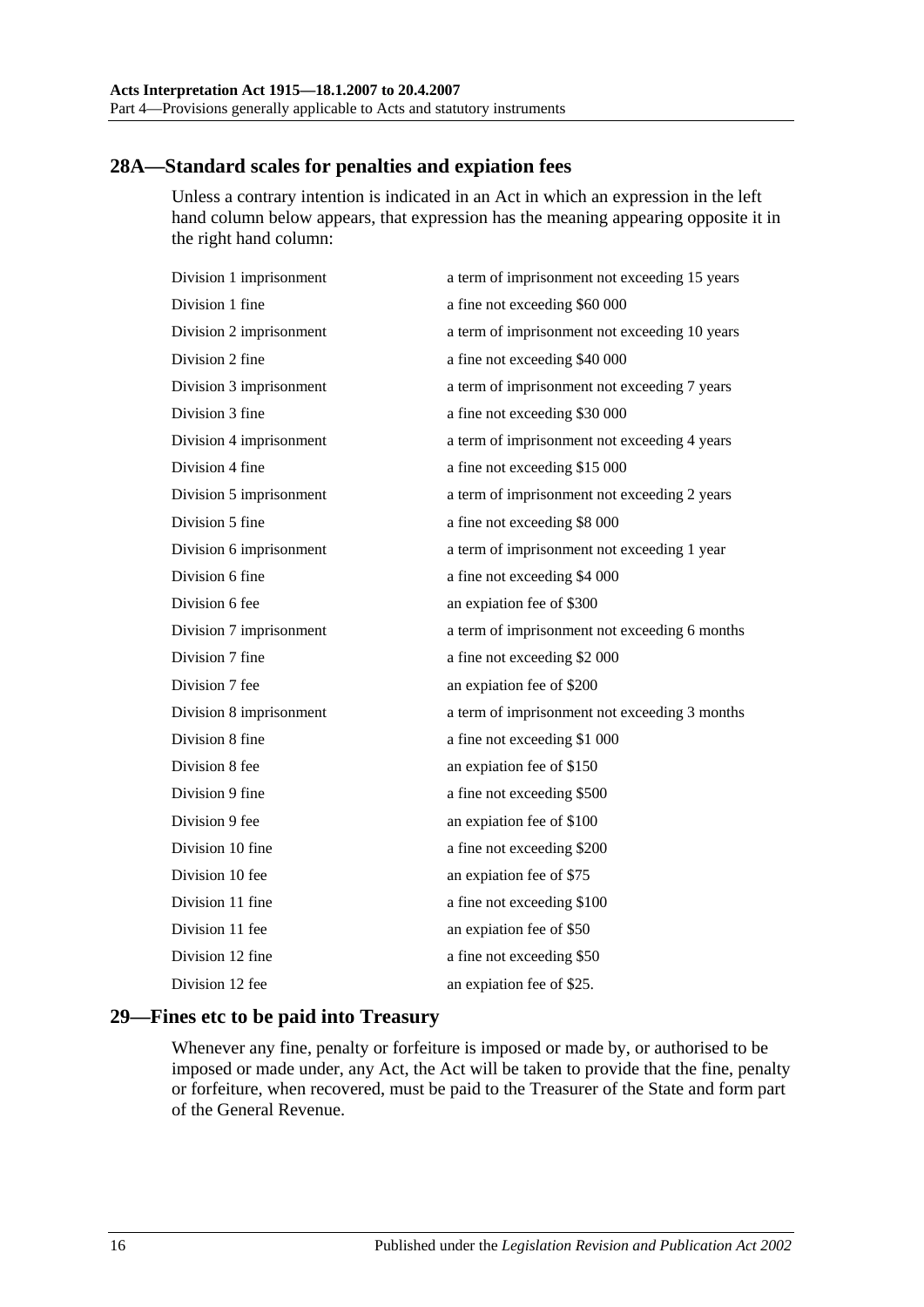### <span id="page-16-0"></span>**30—Penalties**

- (1) A penalty set out at the foot of a section or subsection that contains words creating an offence indicates that the offence is punishable on conviction by a penalty not exceeding the penalty so set out or, where a minimum as well as a maximum penalty is so set out, by a penalty not less than the minimum and not more than the maximum.
- (2) A penalty set out at the foot of a section or subsection that does not contain words creating an offence indicates that contravention of the section or subsection (whether by act or omission) constitutes an offence punishable on conviction by a penalty not exceeding the penalty so set out or, where a minimum as well as a maximum penalty is so set out, by a penalty not less than the minimum and not more than the maximum.
- (3) In this section—

*penalty* includes punishment.

## <span id="page-16-1"></span>**33—Service by post**

- (1) Where any Act passed after the passing of this Act authorises or requires any document to be served by post (whether the expression "serve", "give", "deliver" or "send", or any other expression is used), then, unless the contrary intention appears, the Act will be taken to provide—
	- (a) that the service is effected by properly addressing, prepaying and posting a letter or packet containing the document; and
	- (b) that, unless the contrary is proved, service will be taken to have been effected at the time at which the letter or packet would be delivered in the ordinary course of post.
- (2) Where any Act authorises or requires any document to be served by certified mail (whether the expression "serve", "give", "deliver" or "send", or any other expression is used) then, unless the contrary intention appears, the Act will be taken to provide that service may be effected by registered post.

## <span id="page-16-2"></span>**34—"May" imports a discretion, "shall" is imperative**

Where, in any Act passed after the first day of January, 1873, the word "may" is used in conferring a power, it implies that the power may be exercised or not, at discretion; and where, in any such Act the word "shall" is used in conferring a power, it implies that the power must be exercised.

## <span id="page-16-3"></span>**35—Words applying to occupant of public office to apply to successive occupants**

Words directing or empowering any Minister of the Crown or any public officer or functionary to do any act or thing, or otherwise applying by reference to his or her office will be construed as applying to the person for the time being acting in the office or discharging the duties of the office.

#### <span id="page-16-4"></span>**36—Power to appoint includes power to remove etc**

Words giving power to appoint to any office or position, or to appoint a deputy, will be taken to include power, exercisable at the discretion of the person in whom the power to appoint is vested—

(a) to suspend or remove any person appointed under that power; or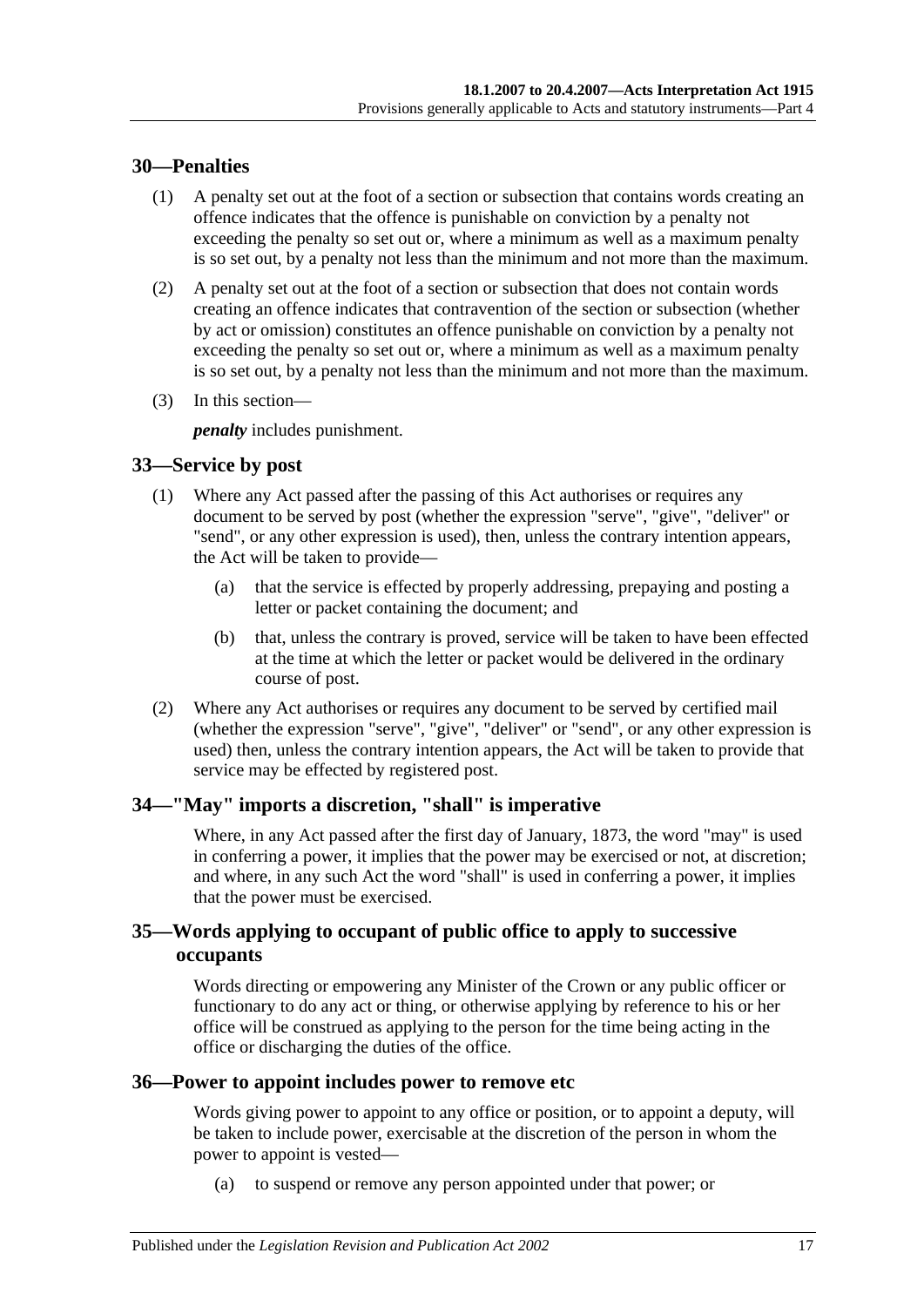- (b) to reinstate or reappoint any person so suspended or removed; or
- (c) to appoint some other person, temporarily or permanently, in the place of a person so suspended or removed; or
- (d) to appoint some other person, temporarily or permanently, to the office or position—
	- (i) where a person previously appointed is, for any reason, unable to carry out the duties of the office or position; or
	- (ii) where the office or position is vacant.

#### <span id="page-17-0"></span>**36A—Gender balance in nomination of persons for appointment to statutory bodies**

- (1) This section applies if an Act provides for a member of a body to be appointed by the Governor or a Minister on the nomination of a non-government entity.
- (2) If the Act provides for the non-government entity to nominate a panel of persons from which the Governor or Minister is to select a person for appointment, the Act will be taken to provide that the panel—
	- (a) must include at least 1 woman and 1 man; and
	- (b) must, as far as practicable, be comprised of equal numbers of women and men.
- (3) If the Act does not provide for the non-government entity to nominate a panel of persons from which the Governor or Minister is to select a person for appointment, the Act will be taken to provide that-
	- (a) the non-government entity must nominate a panel of persons comprised of not less than twice the number of members of the body to be appointed on the nomination of the entity plus one; and
	- (b) the panel—
		- (i) must include at least 1 woman and 1 man; and
		- (ii) must, as far as practicable, be comprised of equal numbers of women and men; and
	- (c) the Governor or Minister must select the person for appointment from the panel.
- (4) This section does not derogate from the need to properly assess merit in selecting persons for appointment.
- (5) In this section—

*non-government entity* means a person or body other than an officer, agency or instrumentality (including a Minister) of the Crown in right of the State or the Commonwealth or another State or a Territory of the Commonwealth.

#### <span id="page-17-1"></span>**37—Powers may be exercised from time to time**

A power given by any Act to do any act or thing (including the making of an appointment), or to submit to any act or thing, is capable of being exercised from time to time, as occasion requires, unless the context, or the nature of the act or thing, indicates a contrary intention.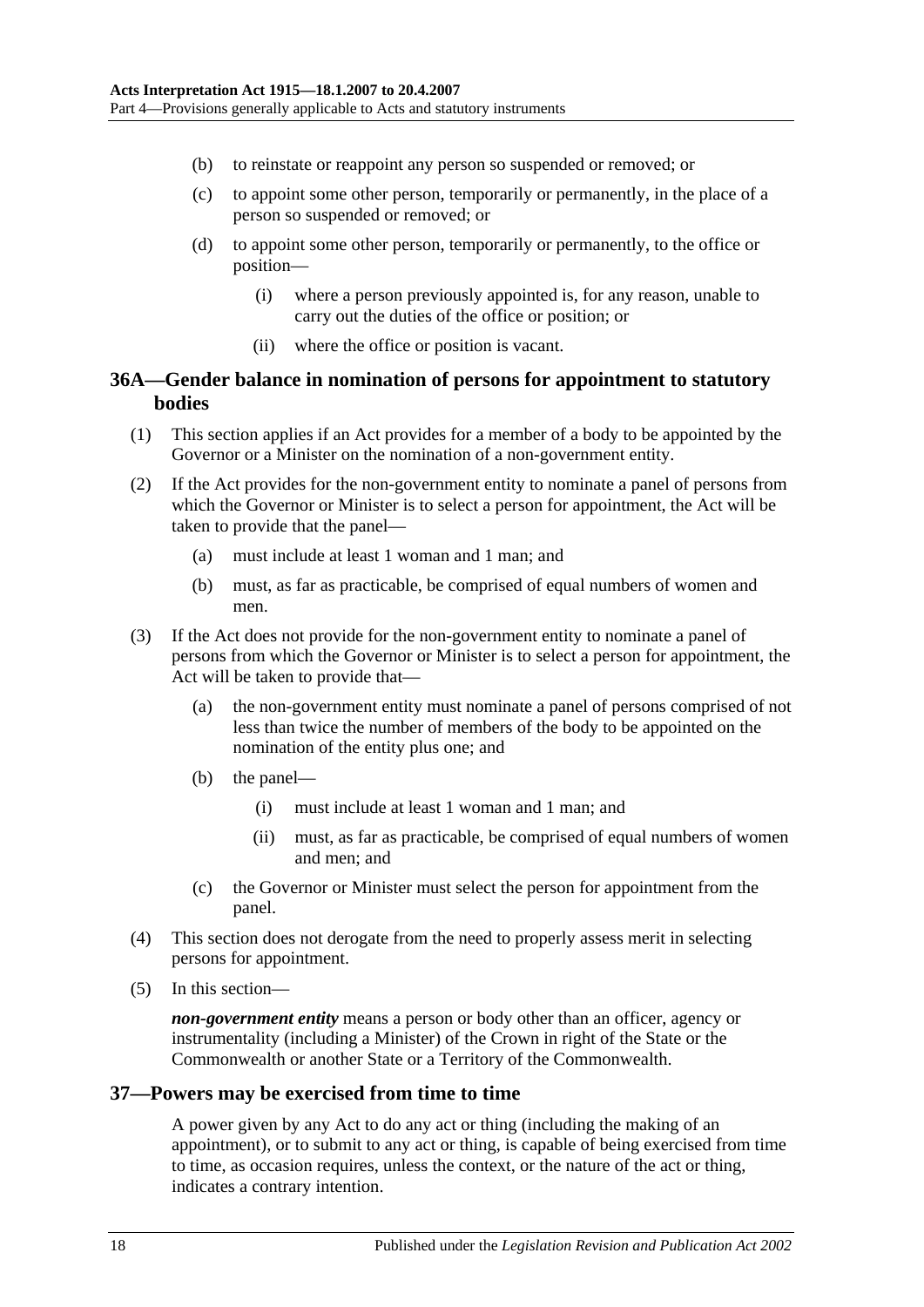## <span id="page-18-0"></span>**37A—Manner in which certain powers and functions may be exercised by a delegate**

Where under an Act the exercise of a power or function by a person is dependent upon his or her state of mind, opinion or belief in relation to a particular matter—

- (a) the power or function is not incapable of delegation by reason of the fact that it is so dependent; and
- (b) if the power or function is lawfully delegated, it may be exercised by the delegate upon the basis of his or her own state of mind, opinion or belief in relation to the matter.

## <span id="page-18-1"></span>**39—Variation, revocation and expiration of regulations, rules or by-laws**

- (1) A power in an Act to make regulations, rules or by-laws includes power to vary or revoke the regulations, rules or by-laws.
- (2) The power to vary or revoke is exercisable in the same way, and subject to the same conditions, as the power to make the regulations, rules or by-laws.
- (3) Regulations, rules and by-laws may include a provision specifying a day on which the regulations, rules or by-laws expire.

#### <span id="page-18-2"></span>**40—Prescribing matters by reference to other instruments**

Where an Act authorises or requires provision to be made for or in relation to a matter by regulations, rules or by-laws, the regulations, rules or by-laws may, unless the contrary intention appears, make such provision by applying, adopting or incorporating, with or without modification—

- (a) the provisions of any Act, or of any statutory instrument, as in force from time to time or as in force at a specified time; or
- (b) any material contained in any other instrument or writing as in force or existing when the regulations, rules or by-laws take effect or as in force or existing at a specified prior time.

#### <span id="page-18-3"></span>**42—Who may proceed for recovery of penalties**

Any person may sue for, or take proceedings to recover, and may recover any fine, penalty, or forfeiture imposed by, or authorised to be imposed or awarded under, any Act, unless the right to sue or take proceedings is vested by the Act in a particular officer or person.

#### <span id="page-18-4"></span>**44—Interpretation of references to summary proceedings**

- (1) Where it is provided in any Act that proceedings for offences are to be dealt with, or disposed of, summarily or before a special magistrate or one or more justices, those offences will be dealt with under the *[Summary Procedure Act](http://www.legislation.sa.gov.au/index.aspx?action=legref&type=act&legtitle=Summary%20Procedure%20Act%201921) 1921* as summary offences.
- (2) Where it is provided in any Act that a pecuniary sum may be recovered summarily or before or on the award of a special magistrate or one or more justices, that sum may be recovered on complaint in proceedings under the *[Summary Procedure Act](http://www.legislation.sa.gov.au/index.aspx?action=legref&type=act&legtitle=Summary%20Procedure%20Act%201921) 1921* and an order for payment made in any such proceedings is enforceable as if it were a fine.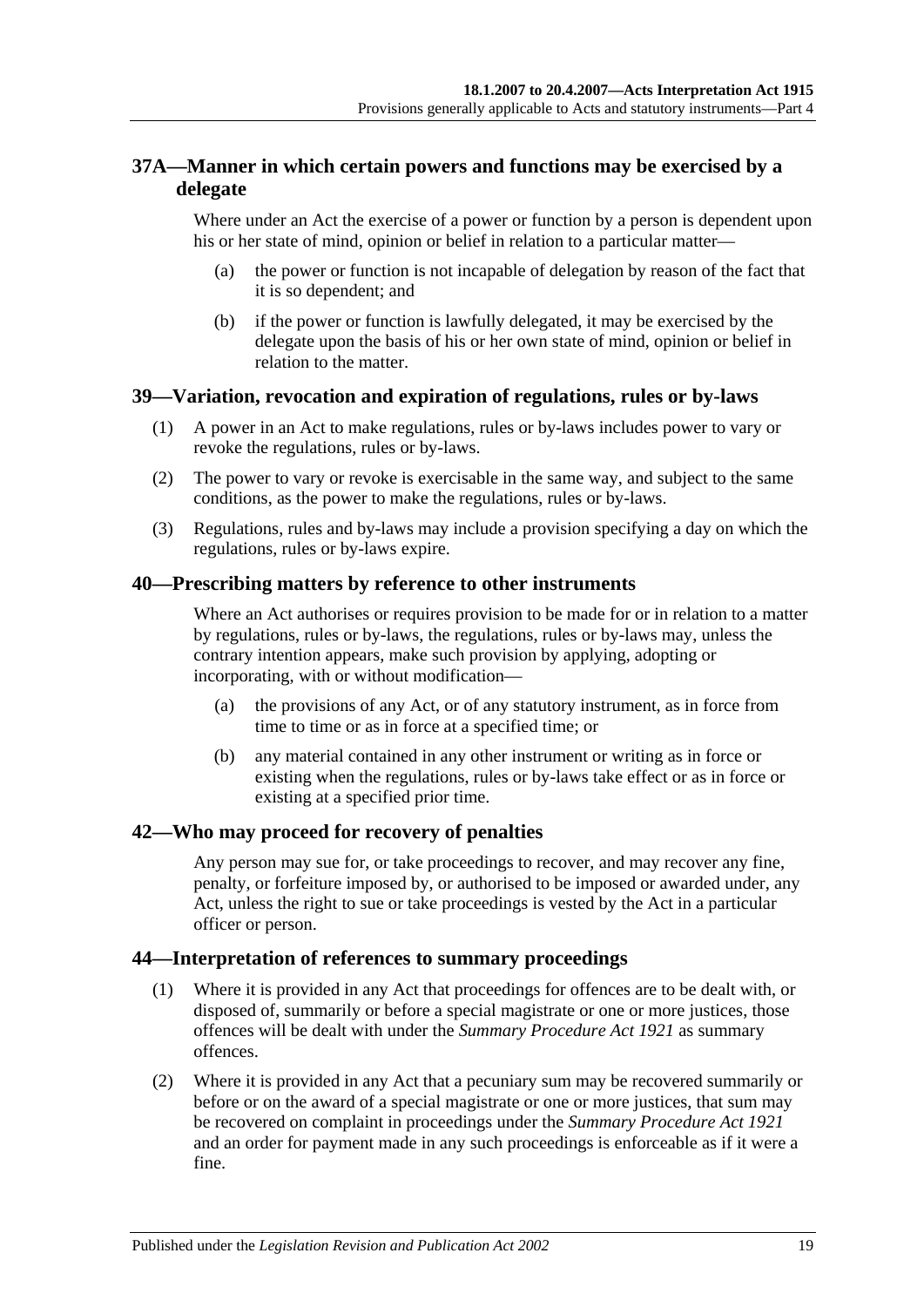#### <span id="page-19-0"></span>**45—Rounding down of monetary amounts**

An enactment providing for the calculation and payment of a tax, fee, charge, or other amount must be construed as if it provided that the calculated amount, if not an exact multiple of 5 cents, is to be rounded down to the highest multiple of 5 cents that is less than that amount.

#### <span id="page-19-1"></span>**50—Offences punishable under more than one law**

Where any act or omission constitutes an offence under two or more Acts, or both under an Act or Acts and at common law, the offender will, unless the contrary intention appears, be liable to be prosecuted and punished under either or any of those Acts or at common law, but is not liable to be punished twice for the same offence.

#### <span id="page-19-2"></span>**52—Bodies corporate and signing or execution of documents**

If an Act requires or authorises a document to be signed or executed by a person and the person is a body corporate, the Act will be taken to require or authorise the affixing of the common seal of the body to the document, or the signing of the document on behalf of the body, in accordance with the Act (whether or not of this State) under which the body is incorporated.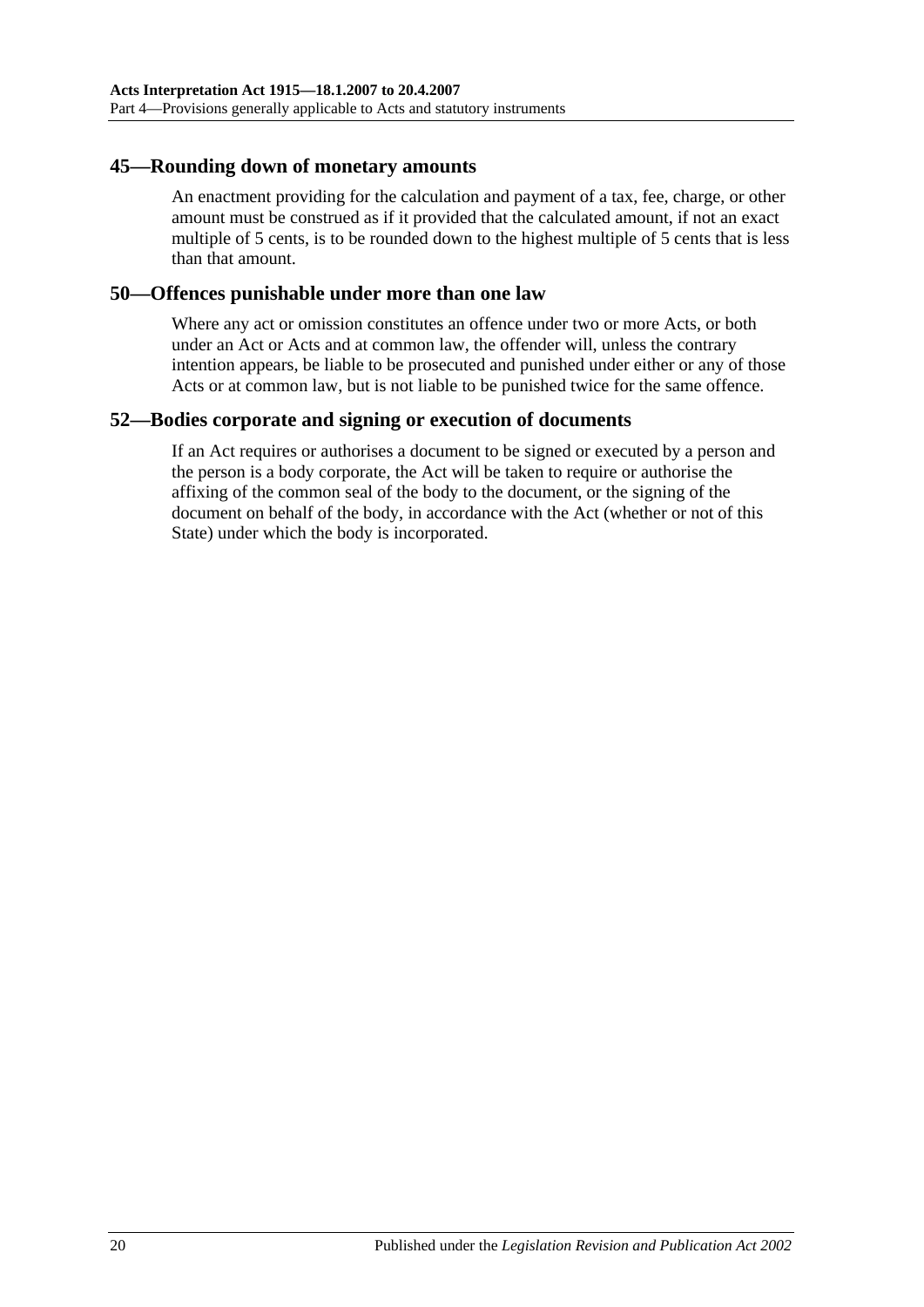## <span id="page-20-0"></span>**Legislative history**

## **Notes**

- Amendments of this version that are uncommenced are not incorporated into the text.
- Please note—References in the legislation to other legislation or instruments or to titles of bodies or offices are not automatically updated as part of the program for the revision and publication of legislation and therefore may be obsolete.
- Earlier versions of this Act (historical versions) are listed at the end of the legislative history.
- For further information relating to the Act and subordinate legislation made under the Act see the Index of South Australian Statutes or www.legislation.sa.gov.au.

## **Legislation repealed by principal Act**

The *Acts Interpretation Act 1915* repealed the following:

*Language of Acts Amendment Act 1900*

## **Legislation amended by principal Act**

The *Acts Interpretation Act 1915* amended the following:

An Act for shortening and explaining the Language used in Acts of Parliament, and for other purposes (No 9 of 1872)

## **Principal Act and amendments**

| New entries appear in bold. |  |  |
|-----------------------------|--|--|
|                             |  |  |

| Year | N <sub>0</sub> | Title                                                                                         | Assent     | Commencement                                           |
|------|----------------|-----------------------------------------------------------------------------------------------|------------|--------------------------------------------------------|
| 1915 |                | 1215 Acts Interpretation Act 1915                                                             | 16.12.1915 | 16.12.1915                                             |
| 1923 |                | 1564 Acts Interpretation Act Amendment<br>Act 1923 repealed by 2253/1935                      | 14.11.1923 | repealed by 2253/1935 without coming<br>into operation |
| 1935 | 2253           | Supreme Court Act 1935                                                                        | 21.12.1935 | 1.11.1937 (Gazette 25.3.1937 p646)                     |
| 1936 | 2293           | <b>Statute Law Revision Act 1936</b>                                                          | 8.10.1936  | 8.10.1936                                              |
| 1945 | 10             | <b>Acts Interpretation Act Amendment</b><br>Act 1945                                          | 15.11.1945 | 15.11.1945                                             |
| 1949 | 58             | <b>Acts Interpretation Act Amendment</b><br>Act 1949                                          | 8.12.1949  | 8.12.1949                                              |
| 1957 | -23            | <b>Acts Interpretation Act Amendment</b><br>Act 1957                                          | 31.10.1957 | 31.10.1957                                             |
| 1971 | -74            | Statutes Amendment (Administration 11.11.1971<br>of Acts and Acts Interpretation)<br>Act 1971 |            | 11.11.1971                                             |
| 1972 | 118            | <b>Acts Interpretation Act Amendment</b><br>Act 1972                                          | 30.11.1972 | 14.12.1972 (Gazette 14.12.1972 p2630)                  |
| 1975 | 102            | <b>Acts Interpretation Act Amendment</b><br>Act 1975                                          | 20.11.1975 | 20.11.1975                                             |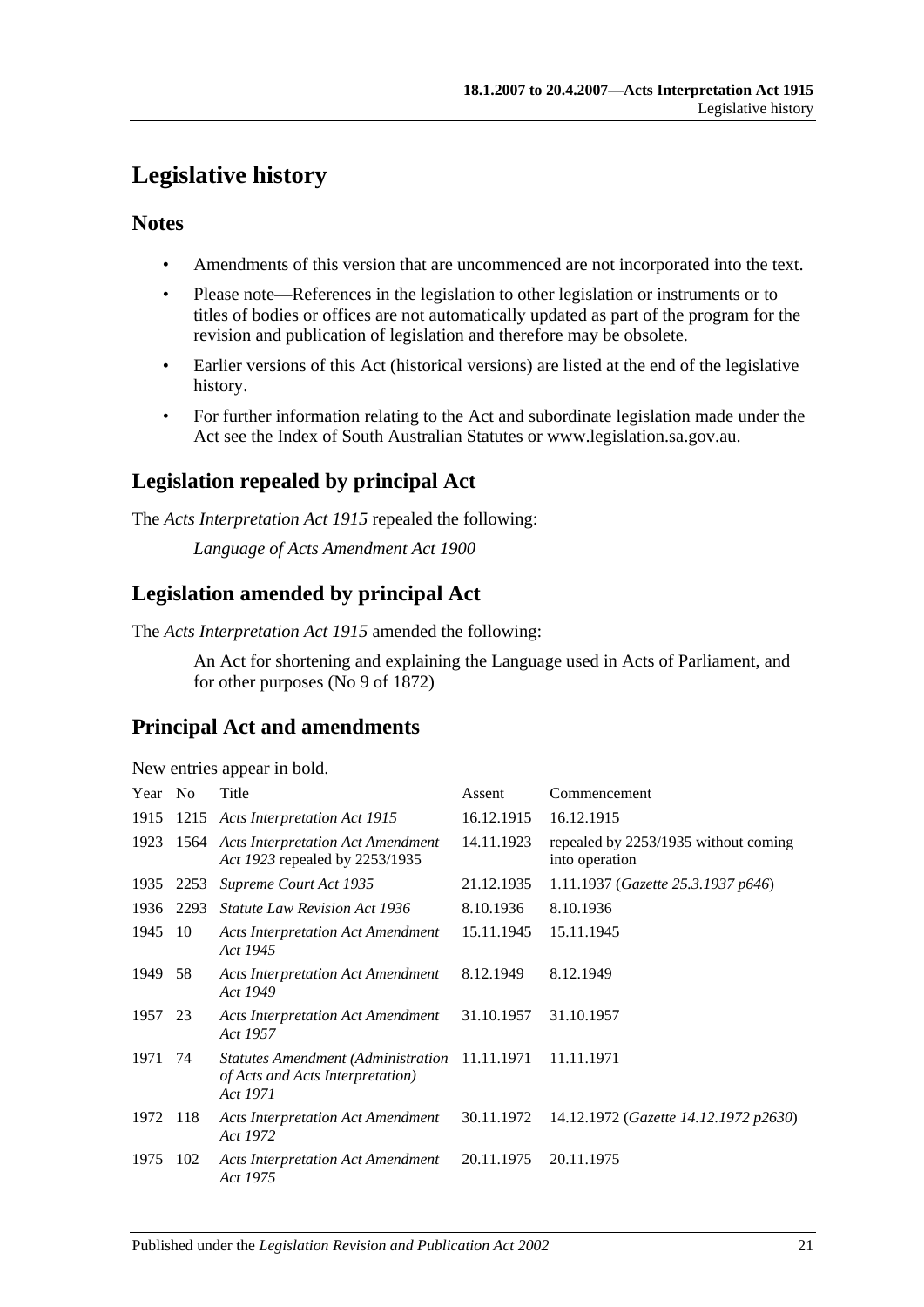#### **Acts Interpretation Act 1915—18.1.2007 to 20.4.2007** Legislative history

| 1978   | 3                        | Subordinate Legislation Act 1978                                              | 23.2.1978  | 1.6.1978 (Gazette 11.5.1978 p1652)                                                            |
|--------|--------------------------|-------------------------------------------------------------------------------|------------|-----------------------------------------------------------------------------------------------|
| 1981   | 107                      | Criminal Law Consolidation Act<br>Amendment Act 1981                          | 23.12.1981 | 11.2.1982 (Gazette 11.2.1982 p361)                                                            |
| 1983   | 41                       | <b>Acts Interpretation Act Amendment</b><br>Act 1983                          | 16.6.1983  | 1.7.1983 (Gazette 30.6.1983 p1754)                                                            |
| 1984   | 56                       | Statutes Amendment (Oaths and<br>Affirmations) Act 1984                       | 24.5.1984  | 1.7.1984 (Gazette 28.6.1984 p1897)                                                            |
| 1986   | 13                       | <b>Acts Interpretation Act Amendment</b><br>Act 1986                          | 20.3.1986  | 20.3.1986                                                                                     |
| 1988   | - 6                      | <b>Acts Interpretation Act Amendment</b><br>Act 1988                          | 10.3.1988  | 10.3.1988                                                                                     |
| 1988 8 |                          | <b>Acts Interpretation Act Amendment</b><br>Act (No. 2) 1988                  | 10.3.1988  | 5.5.1988 (Gazette 5.5.1988 p1115)                                                             |
| 1988   | 51                       | <b>Statutes Amendment and Repeal</b><br>(Sentencing) Act 1988                 | 5.5.1988   | ss 3 & 4-8.9.1988 (Gazette 8.9.1988<br>p994); ss 5 & 6-1.1.1989 (Gazette<br>15.12.1988 p2009) |
| 1988   | - 55                     | <b>Acts Interpretation Act Amendment</b><br>Act (No. 3) 1988                  | 8.9.1988   | 8.9.1988                                                                                      |
| 1990   | 56                       | <b>Acts Interpretation Act Amendment</b><br>Act 1990                          | 22.11.1990 | 22.11.1990                                                                                    |
| 1991   | 69                       | <b>Statutes Repeal and Amendment</b><br>(Courts) Act 1991                     | 12.12.1991 | 6.7.1992 (Gazette 2.7.1992 p209)                                                              |
| 1992 8 |                          | <b>Acts Interpretation (Crown</b><br>Prerogative) Amendment Act 1992          | 16.4.1992  | 16.4.1992                                                                                     |
| 1992   | -14                      | <b>Acts Interpretation (Commencement)</b><br>Amendment Act 1992               | 16.4.1992  | 16.4.1992                                                                                     |
| 1992   | 70                       | Acts Interpretation (Australia Acts)<br>Amendment Act 1992                    | 19.11.1992 | 3.3.1986, 5.00 a.m. Greenwich Mean<br>Time: s 2                                               |
| 1992   | - 72                     | Expiation of Offences (Divisional<br>Fees) Amendment Act 1992                 | 19.11.1992 | Sch-1.3.1993 (Gazette 18.2.1993 p596)                                                         |
| 1994   | $\overline{\phantom{a}}$ | <b>Acts Interpretation (Commencement</b><br>Proclamations) Amendment Act 1994 | 28.2.1994  | 28.2.1994                                                                                     |
| 1994   | -15                      | <b>Acts Interpretation (Monetary</b><br>Amounts) Amendment Act 1994           | 12.5.1994  | 12.5.1994                                                                                     |
| 1994   | 92                       | Native Title (South Australia)<br>Act 1994                                    | 15.12.1994 | Sch-15.12.1994 (Gazette 15.12.1994<br>p2129)                                                  |
| 1996   | - 34                     | <b>Statutes Amendment and Repeal</b><br>(Common Expiation Scheme) Act 1996    | 2.5.1996   | Sch (cl 1)-3.2.1997 (Gazette 19.12.1996<br>p1923)                                             |
| 1997   | 30                       | <b>Statutes Amendment (References to</b><br>Banks) Act 1997                   | 12.6.1997  | Pt 2 (s 4)-3.7.1997 (Gazette 3.7.1997<br>p4)                                                  |
| 1998   | 55                       | Police Act 1998                                                               | 3.9.1998   | Sch 3 (cl 1)-1.7.1999 (Gazette<br>30.6.1999 p3310)                                            |
| 1998   | 59                       | <b>Statutes Amendment</b><br>(Attorney-General's Portfolio)<br>Act 1998       | 3.9.1998   | Pt 2 (s 4)—10.3.1988: s 2(2)                                                                  |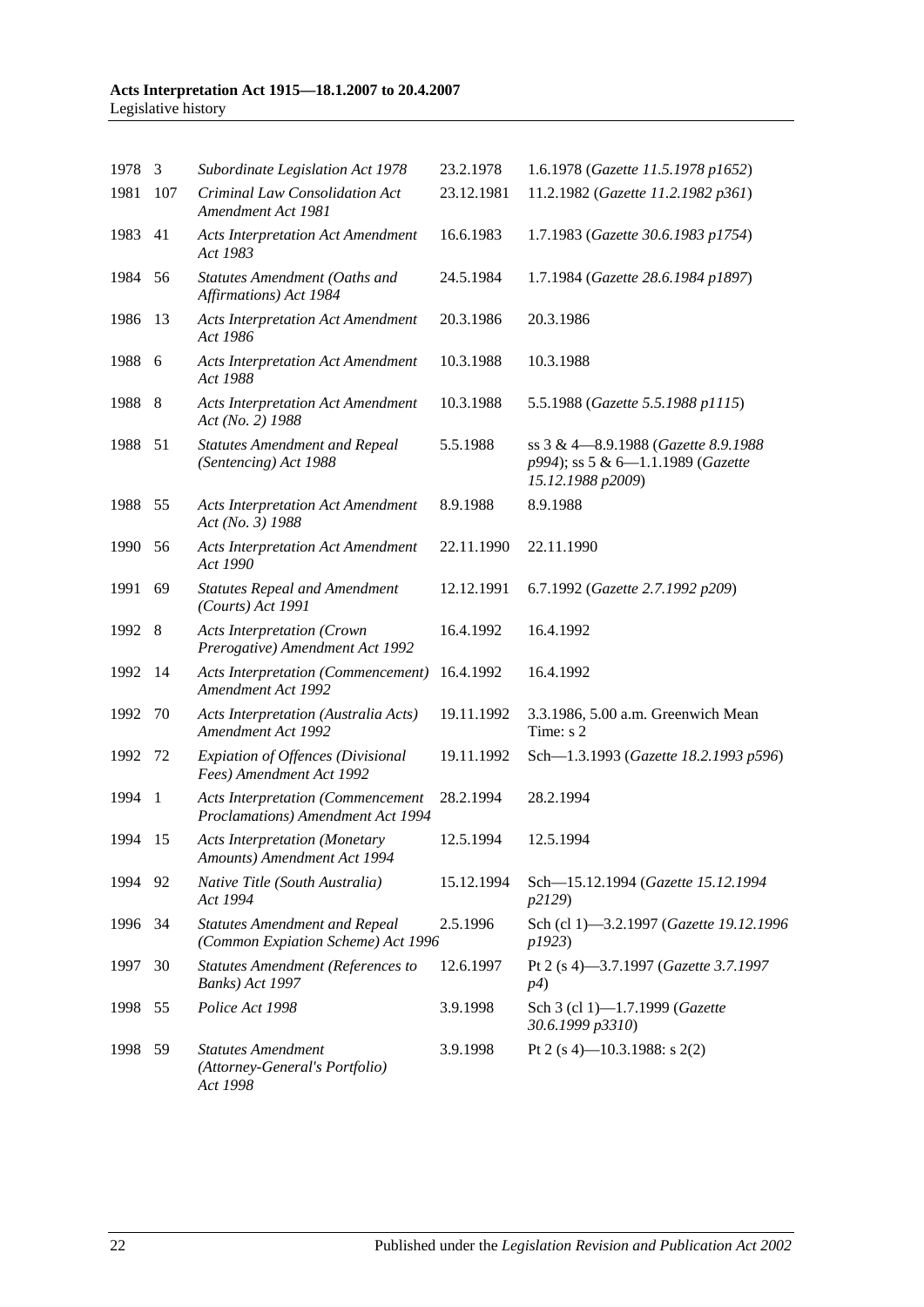| 1999    | 33  | <b>Financial Sector Reform (South</b><br>Australia) Act 1999            | 17.6.1999  | Sch (item $2$ )—1.7.1999 being the date<br>specified under s 3(16) of the <i>Financial</i><br>Sector Reform (Amendments and<br>Transitional Provisions) Act (No. 1) 1999<br>of the Commonwealth as the transfer date<br>for the purposes of that Act: $s$ 2(2) |
|---------|-----|-------------------------------------------------------------------------|------------|----------------------------------------------------------------------------------------------------------------------------------------------------------------------------------------------------------------------------------------------------------------|
| 2002 33 |     | <b>Statutes Amendment</b><br>(Attorney-General's Portfolio)<br>Act 2002 | 28.11.2002 | Pt 2 (s 4)—3.3.2003 ( <i>Gazette 27.2.2003</i><br><i>p807</i> )                                                                                                                                                                                                |
| 2005    | - 7 | Acts Interpretation (Gender Balance) 21.4.2005<br>Amendment Act 2005    |            | 21.7.2005 (Gazette 21.7.2005 p2465)                                                                                                                                                                                                                            |
| 2005    | -13 | Acts Interpretation (Miscellaneous)<br>Amendment Act 2005               | 21.4.2005  | Pt 2 (ss $4-16$ and new s 52 (as inserted<br>by s 17))-3.10.2005 (Gazette 29.9.2005<br>$p3547$ ; new s 51 (as inserted by<br>s 17)—uncommenced                                                                                                                 |
| 2005    | 56  | Justices of the Peace Act 2005                                          | 17.11.2005 | Sch 2 (cll 2 & 3)-1.7.2006 (Gazette<br>22.6.2006 p2012)                                                                                                                                                                                                        |
| 2006    | 44  | <b>Statutes Amendment (Justice</b><br>Portfolio) Act 2006               | 14.12.2006 | Pt 2 (s 4)-18.1.2007 ( <i>Gazette 18.1.2007</i><br>p234)                                                                                                                                                                                                       |

## **Provisions amended since 3 February 1976**

- Legislative history prior to 3 February 1976 appears in marginal notes and footnotes included in the consolidation of this Act contained in Volume 1 of The Public General Acts of South Australia 1837-1975 at page 55.
- Certain textual alterations were made to this Act by the Commissioner of Statute Revision when preparing the reprint of the Act that incorporated all amendments in force as at 8 May 1987. A Schedule of these alterations was laid before Parliament on 6 August 1987.

New entries appear in bold.

| Provision      | How varied                                        | Commencement |
|----------------|---------------------------------------------------|--------------|
| Pt 1           | heading inserted by 41/1983 s 3                   | 1.7.1983     |
| s <sub>2</sub> | deleted by $13/1986$ (Sch)                        | 20.3.1986    |
|                | heading preceding $s \, 3$ deleted by 41/1983 s 4 | 1.7.1983     |
| s <sub>3</sub> | substituted by $41/1983$ s 4                      | 1.7.1983     |
|                | deleted by $13/1986$ (Sch)                        | 20.3.1986    |
| s3A            | inserted by $41/1983$ s 4                         | 1.7.1983     |
|                | heading preceding s 4 deleted by 13/1986 (Sch)    | 20.3.1986    |
| s <sub>4</sub> |                                                   |              |
| s(4(1))        | s 4 amended by $41/1983$ s $5(a)$                 | 1.7.1983     |
|                | s 4 redesignated as $s$ 4(1) by 30/1997 s 4(b)    | 3.7.1997     |
| Act            | substituted by 13/1986 (Sch)                      | 20.3.1986    |
| ADI            | inserted by $33/1999$ Sch (item 2(a))             | 1.7.1999     |

Entries that relate to provisions that have been deleted appear in italics.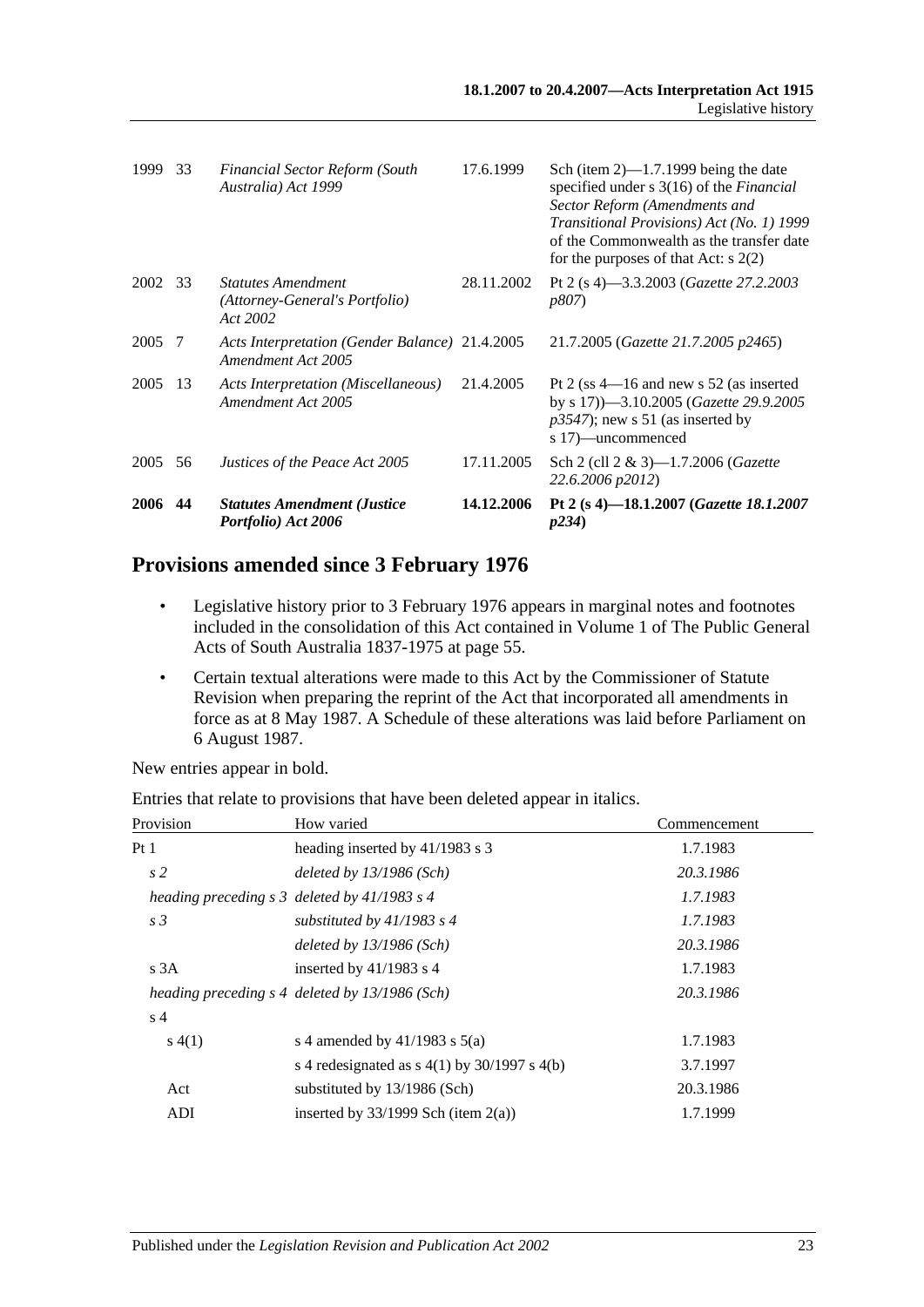| AS or Australian<br>Standard or<br>AS/NZS or<br>Australian/New<br><b>Zealand Standard</b> | inserted by $13/2005$ s $4(1)$                        | 3.10.2005  |
|-------------------------------------------------------------------------------------------|-------------------------------------------------------|------------|
| Australia Acts                                                                            | inserted by 70/1992 s 3                               | 3.3.1986   |
| Australian citizen                                                                        | amended by 13/1986 (Sch)                              | 20.3.1986  |
| bank                                                                                      | inserted by $30/1997$ s $4(a)$                        | 3.7.1997   |
|                                                                                           | substituted by $33/1999$ Sch (item 2(b))              | 1.7.1999   |
| bank cheque or<br>banker's cheque                                                         | inserted by $33/1999$ Sch (item $2(b)$ )              | 1.7.1999   |
|                                                                                           | Banking Act (Cwth)inserted by 33/1999 Sch (item 2(c)) | 1.7.1999   |
| building society                                                                          | inserted by $33/1999$ Sch (item $2(c)$ )              | 1.7.1999   |
| <b>British possession</b>                                                                 | deleted by $13/1986$ (Sch)                            | 20.3.1986  |
| $by$ -law                                                                                 | deleted by $41/1983$ s $5(b)$                         | 1.7.1983   |
| commencement of<br>this Act, passing of<br>this Act                                       | deleted by $41/1983$ s $5(c)$                         | 1.7.1983   |
| commencement                                                                              | inserted by $41/1983$ s $5(c)$                        | 1.7.1983   |
|                                                                                           | amended by 44/2006 s 4                                | 18.1.2007  |
| credit union                                                                              | inserted by $33/1999$ Sch (item $2(d)$ )              | 1.7.1999   |
|                                                                                           | data storage device inserted by $13/2005$ s $4(2)$    | 3.10.2005  |
| document                                                                                  | inserted by $13/2005$ s $4(2)$                        | 3.10.2005  |
| financial year                                                                            | substituted by $41/1983$ s $5(d)$                     | 1.7.1983   |
| friendly society                                                                          | inserted by $33/1999$ Sch (item $2(e)$ )              | 1.7.1999   |
| Gazette                                                                                   | amended by 13/1986 (Sch)                              | 20.3.1986  |
| judge                                                                                     | amended by 13/1986 (Sch)                              | 20.3.1986  |
| land                                                                                      | substituted by 92/1994 Sch                            | 15.12.1994 |
| major indictable<br>offence                                                               | inserted by $69/1991$ s $17(a)$                       | 6.7.1992   |
| Minister                                                                                  | substituted by $41/1983$ s $5(e)$                     | 1.7.1983   |
| minor indictable<br>offence                                                               | inserted by $107/1981$ s $27(a)$                      | 11.2.1982  |
|                                                                                           | substituted by $69/1991$ s $17(b)$                    | 6.7.1992   |
| naturalised British<br>subject                                                            | deleted by 13/1986 (Sch)                              | 20.3.1986  |
| police force                                                                              | inserted by 55/1998 Sch 3 (cl 1)                      | 1.7.1999   |
| police officer                                                                            | inserted by 55/1998 Sch 3 (cl 1)                      | 1.7.1999   |
| prescribed                                                                                | substituted by $41/1983$ s $5(f)$                     | 1.7.1983   |
| record                                                                                    | inserted by $13/2005$ s $4(3)$                        | 3.10.2005  |
| regulation, rule or<br>by-law                                                             | substituted by $41/1983$ s $5(g)$                     | 1.7.1983   |
| special justice                                                                           | inserted by 56/2005 Sch 2 cl 2                        | 1.7.2006   |
| <b>Standards</b><br>Association of<br>Australia                                           | inserted by $13/2005$ s $4(4)$                        | 3.10.2005  |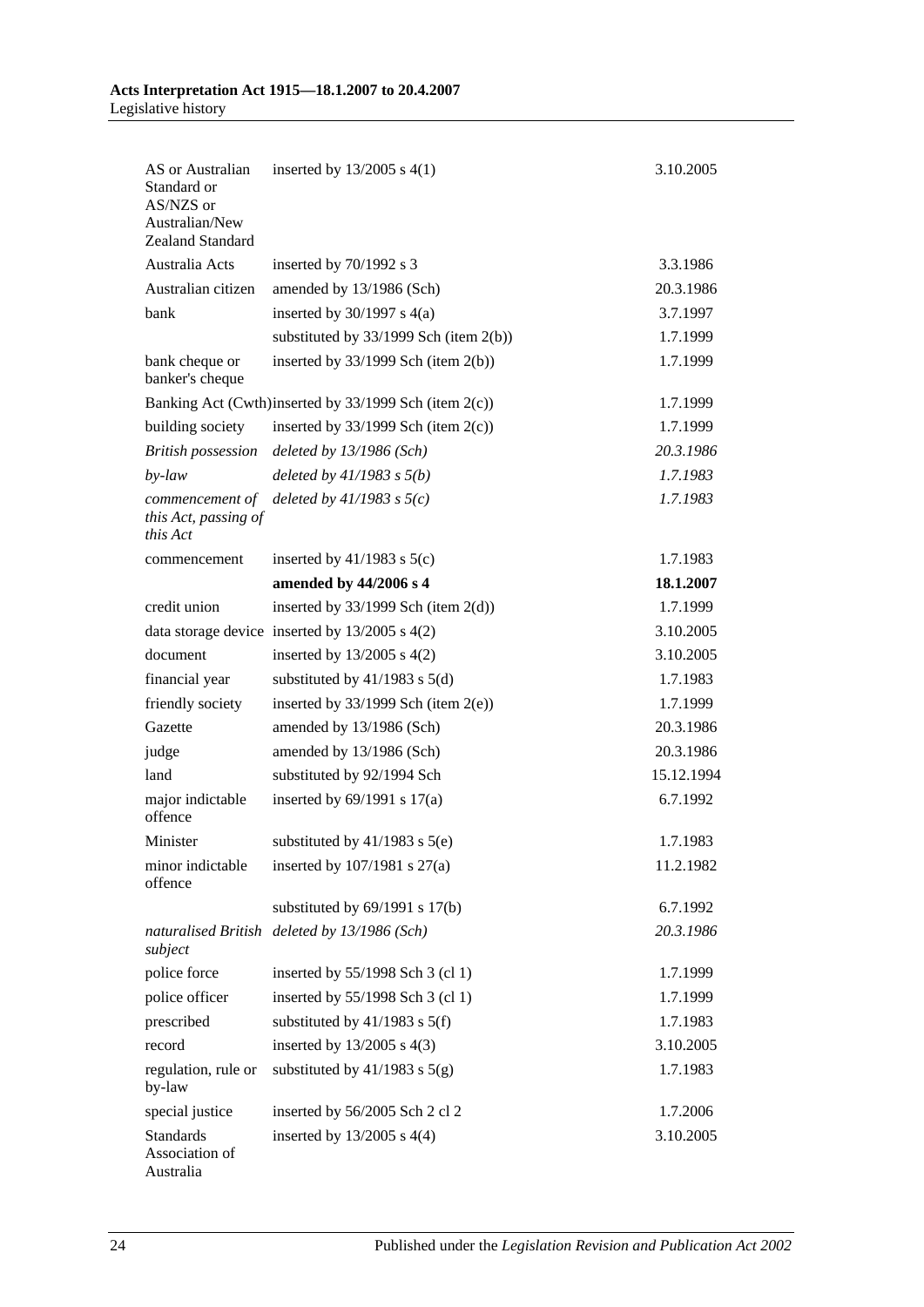|      |                                             | Standards Australia inserted by 13/2005 s 4(4)                              | 3.10.2005  |
|------|---------------------------------------------|-----------------------------------------------------------------------------|------------|
|      |                                             | statutory declarationsubstituted by 13/1986 (Sch)                           | 20.3.1986  |
|      |                                             | statutory instrument inserted by 41/1983 s 5(h)                             | 1.7.1983   |
|      |                                             | substituted by 6/1988 s 2                                                   | 10.3.1988  |
|      |                                             | amended by 56/1990 s 2                                                      | 22.11.1990 |
|      |                                             | amended by $13/2005$ s $4(5)$                                               | 3.10.2005  |
|      | summary offence                             | inserted by 107/1981 s 27(b)                                                | 11.2.1982  |
|      |                                             | substituted by $69/1991$ s $17(c)$                                          | 6.7.1992   |
|      | this Act                                    | substituted by $41/1983$ s $5(i)$                                           | 1.7.1983   |
|      | writing                                     | inserted by 13/1986 (Sch)                                                   | 20.3.1986  |
|      |                                             | amended by $13/2005$ s 4(6)                                                 | 3.10.2005  |
|      | passage                                     | deleted by $13/1986$ (Sch)                                                  | 20.3.1986  |
|      | "Expressions<br>referring  visible<br>form" |                                                                             |            |
|      | s(4(2)                                      | inserted by $30/1997$ s $4(b)$                                              | 3.7.1997   |
|      |                                             | deleted by $33/1999$ Sch (item $2(f)$ )                                     | 1.7.1999   |
|      |                                             | inserted by $13/2005$ s $4(7)$                                              | 3.10.2005  |
|      | s 4AA                                       | inserted by 13/2005 s 5                                                     | 3.10.2005  |
|      | $s$ 4A                                      | inserted by $41/1983$ s 6                                                   | 1.7.1983   |
| Pt 2 |                                             | heading preceding s 5 deleted and Pt 2 heading<br>inserted by 41/1983 s 7   | 1.7.1983   |
|      | s <sub>5</sub>                              | substituted by 41/1983 s 7                                                  | 1.7.1983   |
|      |                                             | heading preceding s 6 deleted by 41/1983 s 7                                | 1.7.1983   |
|      | s <sub>6</sub>                              | substituted by 41/1983 s 7                                                  | 1.7.1983   |
|      |                                             | substituted by 13/2005 s 6                                                  | 3.10.2005  |
|      | s 7                                         | amended by 41/1983 s 8                                                      | 1.7.1983   |
|      | s <sub>7</sub>                              | substituted by 13/1986 (Sch)                                                | 20.3.1986  |
|      | s(7(3)                                      | inserted by 55/1988 s 2                                                     | 8.9.1988   |
|      |                                             | amended by $13/2005$ s $7(1)$ —(3)                                          | 3.10.2005  |
|      | $s \, 7(4)$                                 | inserted by 55/1988 s 2                                                     | 8.9.1988   |
|      | s7(4a)                                      | inserted by 1/1994 s 2                                                      | 28.2.1994  |
|      |                                             | deleted by 1/1994 s 3                                                       | 31.12.1994 |
|      |                                             | inserted by $13/2005$ s $7(4)$                                              | 3.10.2005  |
|      | s7(5)                                       | inserted by 14/1992 s 2                                                     | 16.4.1992  |
|      | s 7A                                        | inserted by $41/1983$ s 9                                                   | 1.7.1983   |
|      | $s\,\delta$                                 | deleted by $13/1986$ (Sch)                                                  | 20.3.1986  |
|      | s 9                                         | deleted by 41/1983 s 10                                                     | 1.7.1983   |
|      | s 10                                        | amended by 13/1986 (Sch)                                                    | 20.3.1986  |
| Pt 3 |                                             | heading preceding s 11 deleted and Pt 3 heading<br>inserted by 41/1983 s 11 | 1.7.1983   |
|      | s 10A                                       | inserted by $13/2005$ s 8                                                   | 3.10.2005  |
|      | $ss 11 - 14$                                | substituted by 41/1983 s 11                                                 | 1.7.1983   |
| Pt 4 |                                             | heading inserted by 41/1983 s 11                                            | 1.7.1983   |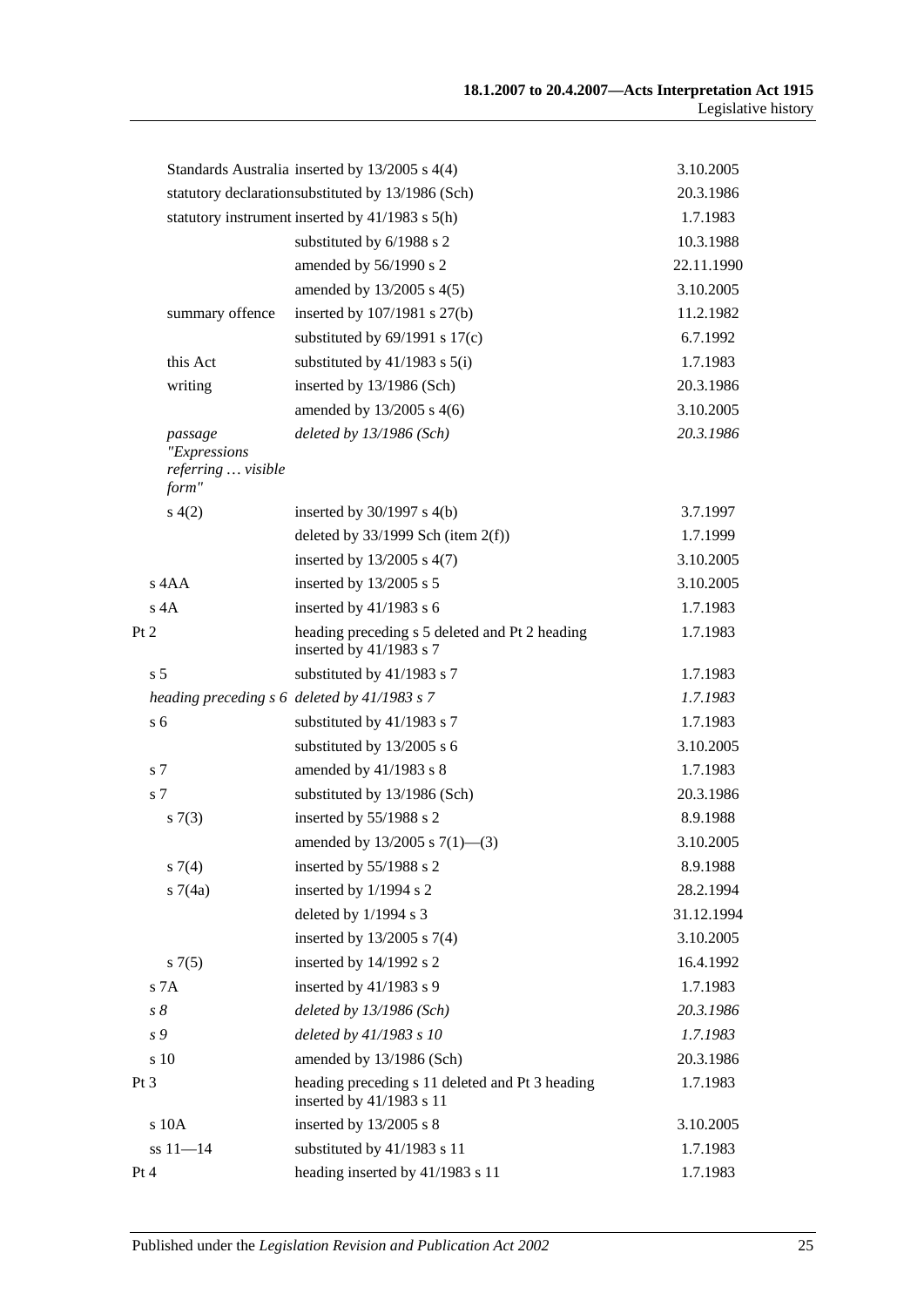| $s$ 14 $A$                | inserted by 41/1983 s 11             | 1.7.1983   |
|---------------------------|--------------------------------------|------------|
| s 14A(3)                  | inserted by $13/2005$ s 9            | 3.10.2005  |
| s 14B                     | inserted by 41/1983 s 11             | 1.7.1983   |
| $s$ 14B(2)                | deleted by 56/1990 s 3               | 22.11.1990 |
| s 14B(3)                  | amended by 13/2005 s 10              | 3.10.2005  |
| $s$ 14BA                  | inserted by 56/1990 s 4              | 22.11.1990 |
| $s$ 14BA $(2)$            | substituted by 33/2002 s 4           | 3.3.2003   |
| s 14C                     | inserted by 41/1983 s 11             | 1.7.1983   |
|                           | substituted by 6/1988 s 3            | 10.3.1988  |
| s $14C(2)$                | amended by $59/1998$ s $4(a)$        | 10.3.1988  |
| s $14C(3)$                | inserted by $59/1998$ s $4(b)$       | 10.3.1988  |
| s 14D                     | inserted by 41/1983 s 11             | 1.7.1983   |
| s 15                      | amended by 41/1983 s 12              | 1.7.1983   |
|                           | substituted by 13/1986 (Sch)         | 20.3.1986  |
| s 16                      |                                      |            |
| s 16(1)                   | amended by $41/1983$ s $13(a)$ —(c)  | 1.7.1983   |
| s16(2)                    | amended by $41/1983$ s $13(d)$       | 1.7.1983   |
| $s \ 16(2a)$              | inserted by $13/1986$ s $2(a)$       | 20.3.1986  |
| s 16(3)                   | amended by $41/1983$ s $13(e)$ , (f) | 1.7.1983   |
|                           | amended by $13/1986$ s $2(b)$        | 20.3.1986  |
| s 16(4)                   | inserted by $13/1986$ s $2(c)$       | 20.3.1986  |
| s 17                      | substituted by 41/1983 s 14          | 1.7.1983   |
| heading preceding<br>s 18 | deleted by 41/1983 s 15              | 1.7.1983   |
| s 18                      | deleted by 41/1983 s 15              | 1.7.1983   |
|                           | inserted by 13/1986 s 3              | 20.3.1986  |
| s 19                      | deleted by 41/1983 s 15              | 1.7.1983   |
|                           | inserted by 6/1988 s 4               | 10.3.1988  |
|                           | substituted by 13/2005 s 11          | 3.10.2005  |
| s 19A                     | inserted by 13/2005 s 11             | 3.10.2005  |
| s 20                      | deleted by 41/1983 s 15              | 1.7.1983   |
|                           | inserted by 8/1992 s 2               | 16.4.1992  |
| s 21                      | amended by 13/1986 (Sch)             | 20.3.1986  |
| s 22                      | substituted by 13/1986 s 4           | 20.3.1986  |
| s 22A                     |                                      |            |
| $s\,22A(3)$               | deleted by 41/1983 s 16              | 1.7.1983   |
| s22B                      | inserted by 70/1992 s 4              | 3.3.1986   |
| heading preceding<br>s23  | deleted by 41/1983 s 17              | 1.7.1983   |
| s 24                      | amended by 41/1983 s 18              | 1.7.1983   |
|                           | amended by 13/1986 (Sch)             | 20.3.1986  |
| s <sub>25</sub>           | amended by 41/1983 s 19              | 1.7.1983   |
|                           | substituted by 13/1986 (Sch)         | 20.3.1986  |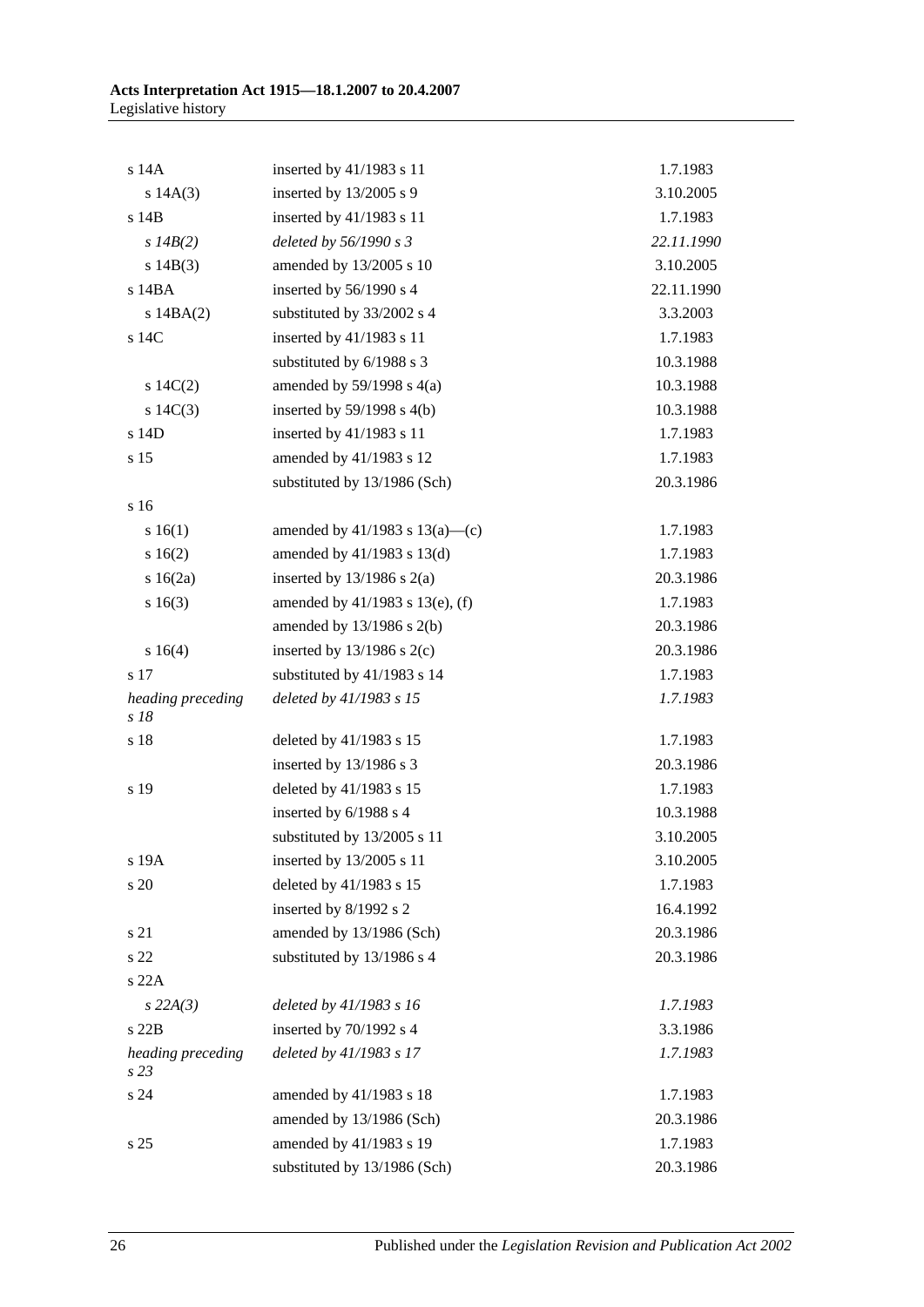|                           | amended by 13/2005 s 12(1), (2)   | 3.10.2005  |
|---------------------------|-----------------------------------|------------|
| s <sub>26</sub>           | amended by 13/1986 s 5            | 20.3.1986  |
| s 27                      |                                   |            |
| $s\,27(1)$                | amended by 13/1986 (Sch)          | 20.3.1986  |
| s 27A                     | inserted by 13/2005 s 13          | 3.10.2005  |
| s 28                      | substituted by 13/1986 (Sch)      | 20.3.1986  |
| s 28A                     | inserted by 51/1988 s 4           | 8.9.1988   |
|                           | amended by 72/1992 s 10 (Sch)     | 1.3.1993   |
|                           | amended by 34/1996 s 4 (Sch cl 1) | 3.2.1997   |
| s 30                      | substituted by 13/1986 (Sch)      | 20.3.1986  |
| s <sub>31</sub>           | deleted by 51/1988 s 5            | 1.1.1989   |
| s 32                      | deleted by $107/1981 s 27(c)$     | 11.2.1982  |
| s 33                      |                                   |            |
| $s \, 33(2)$              | amended by 13/2005 s 14(1), (2)   | 3.10.2005  |
| $s$ 33 $A$                | deleted by 13/1986 (Sch)          | 20.3.1986  |
| $s$ 33 $B$                | deleted by $8/1988 s 3$           | 5.5.1988   |
| $s\,33C$                  | amended by 41/1983 s 20           | 1.7.1983   |
|                           | amended by 13/1986 (Sch)          | 20.3.1986  |
|                           | deleted by $8/1988 s 3$           | 5.5.1988   |
| heading preceding<br>s 34 | deleted by 41/1983 s 21           | 1.7.1983   |
| s 36                      | substituted by 13/1986 (Sch)      | 20.3.1986  |
| s 36A                     | inserted by 7/2005 s 4            | 21.7.2005  |
| s 37                      | amended by 13/1986 (Sch)          | 20.3.1986  |
| s 37A                     | inserted by 41/1983 s 22          | 1.7.1983   |
| s 38                      | deleted by $3/1978 s 7(1)$        | 1.6.1978   |
| heading preceding<br>s 39 | deleted by 41/1983 s 23           | 1.7.1983   |
| s 39                      | amended by 13/1986 (Sch)          | 20.3.1986  |
|                           | substituted by 13/2005 s 15       | 3.10.2005  |
| s 40                      | deleted by 41/1983 s 24           | 1.7.1983   |
|                           | inserted by 56/1990 s 5           | 22.11.1990 |
| heading preceding<br>s41  | deleted by 41/1983 s 25           | 1.7.1983   |
| s41                       | deleted by 56/1984 s 5            | 1.7.1984   |
| $s\,43$                   | substituted by 13/1986 (Sch)      | 20.3.1986  |
|                           | deleted by 69/1991 s 17           | 6.7.1992   |
| s 44                      | substituted by 13/1986 (Sch)      | 20.3.1986  |
| $s\,44(1)$                | amended by 13/2005 s 16(1)        | 3.10.2005  |
|                           | amended by 56/2005 Sch 2 cl 3(1)  | 1.7.2006   |
| $s\,44(2)$                | amended by 51/1988 s 6            | 1.1.1989   |
|                           | amended by 13/2005 s 16(2)        | 3.10.2005  |
|                           | amended by 56/2005 Sch 2 cl 3(2)  | 1.7.2006   |
| s 45                      | deleted by 13/1986 (Sch)          | 20.3.1986  |